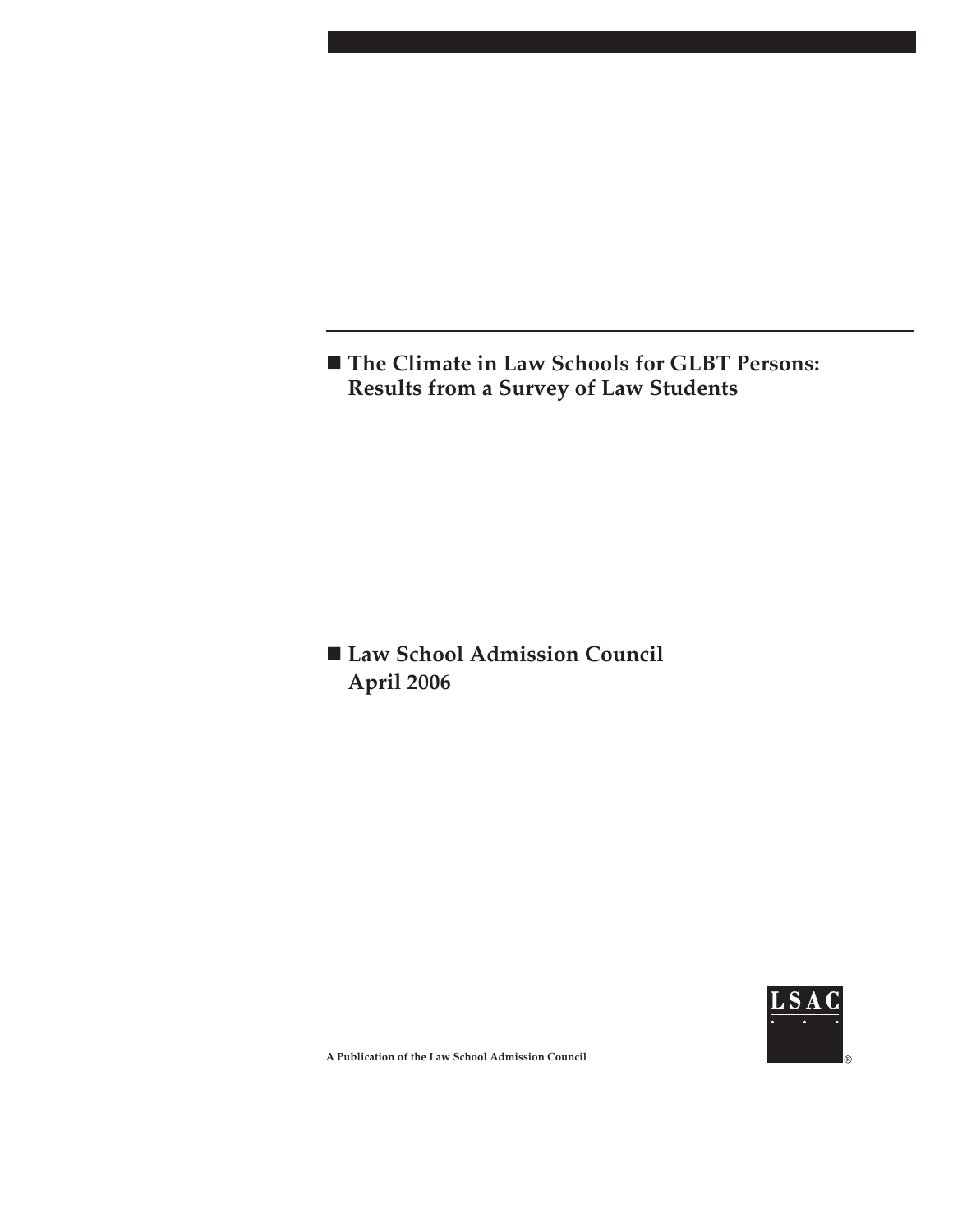The Law School Admission Council (LSAC) is a nonprofit corporation whose members are more than 200 law schools in the United States and Canada. It was founded in 1947 to coordinate, facilitate, and enhance the law school admission process. The organization also provides programs and services related to legal education. All law schools approved by the American Bar Association (ABA) are LSAC members. Canadian law schools recognized by a provincial or territorial law society or government agency are also included in the voting membership of the Council.

© 2006 by Law School Admission Council, Inc.

All rights reserved. No part of this report may be reproduced or transmitted in any part or by any means, electronic or mechanical, including photocopying, recording, or by any information storage and retrieval system, without permission of the publisher. For information, write: Communications, Law School Admission Council, 662 Penn Street, Box 40, Newtown, PA 18940-0040.

LSAT and LSAC are registered marks of the Law School Admission Council, Inc.

This study is published and distributed by the Law School Admission Council (LSAC). The opinions and conclusions contained in these reports are those of the author and do not necessarily reflect the position or policy of the Law School Admission Council.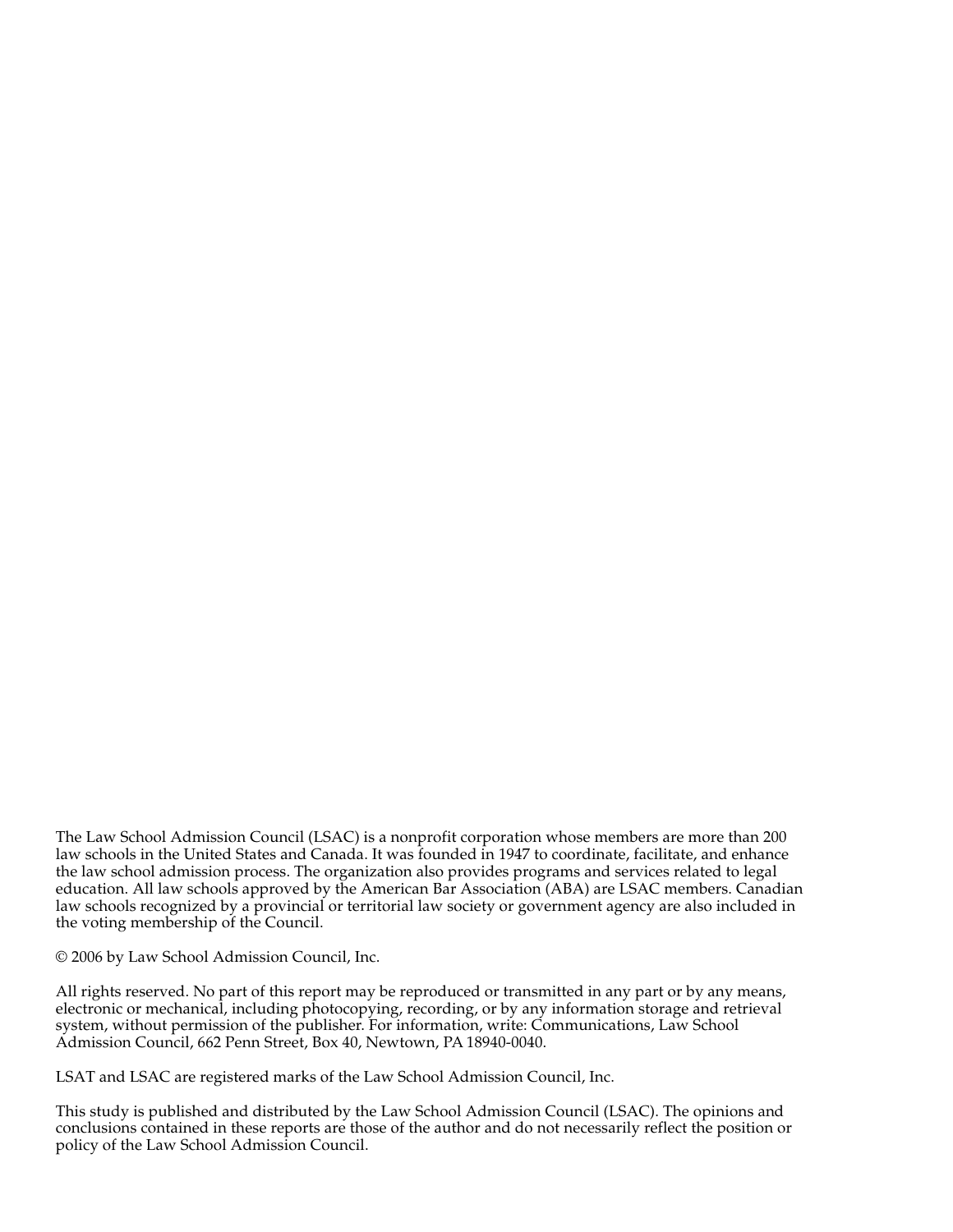### THE CLIMATE IN LAW SCHOOLS FOR GLBT PERSONS: RESULTS FROM A SURVEY OF LAW STUDENTS

In the spring of 2004, the Law School Admission Council undertook a survey of various aspects of law school climate. This survey grew out of the work of LSAC's Gay, Lesbian, Bisexual, and Transgender Issues (GLBT) Subcommittee. In creating the survey, the GLBT Work Group wanted to get a better estimate of the size of the GLBT population in law schools than previously has been available, to assess the environment in law schools for GLBT students, and to understand better the decision-making processes of GLBT applicants and, using this understanding, better advise law schools about ways to recruit and enroll members from this population.

Although the climate for the GLBT law student population was of particular interest to those who organized the survey, the survey instrument collected data regarding eight specific subpopulations, both to allow for comparisons across subgroups and to broaden the survey's appeal to survey respondents. Those eight subpopulations (which are called "affiliation groups" in this report) were:

- racial and ethnic minorities
- **GLBT** people
- **members of a community of faith**
- older students
- socioeconomically disadvantaged individuals
- **n** international students
- **•** politically liberal individuals
- politically conservative individuals

Results specific to each of these populations are reported in the tables and figures in this report, but the focus of the text is on the GLBT population. When the text describes results for other groups, it is usually in the context of comparing or contrasting the results for that population to results for the GLBT population. This approach is meant not to minimize the results for those other groups or to discount in any way legal education's interest in them, but rather to keep the focus of this report on its central population: GLBT applicants and law students.

In order to capture both attitudes while applying to law schools and experiences in law school, the survey was administered to first-year law students during their second semester. A sampling of law schools (37 LSAC-member law schools in the United States and one Canadian law school) participated by administering the survey instrument to one section of their first-year classes. The sample of law schools was not random, but was crafted in an effort to be representative of all LSAC-member law schools with respect to geographic distribution, school size, mix of public and private governance, selectivity, and minority enrollment.

#### *The Survey Population*

The survey yielded usable results from 3,205 first-year, US law students. (Because results from a single school could not provide any generalizable information about Canada, results from the single Canadian school that participated are not included in the analyses that follow, nor are results from 30 individuals whose responses indicated that they did not take the survey seriously.) Although they represent only 6.6% of the entire 2003–2004 first-year population of 48,867 students, these 3,205 respondents mirror that larger population in some important demographic respects. As Table 1 indicates, the proportions of men and women in the entire first-year class and the sample population are similar, the balance of full-time versus part-time students is similar in both groups, and both populations show similar proportions of selected racial and ethnic minority groups, although the study sample includes a slightly higher proportion of minorities than does the entire first-year class.

Table 1 also presents selected demographic data for the group of respondents who self-identified as GLBT. In total, 117 respondents, representing 3.7% of the total survey population, so identified. In general, these respondents reflect the racial and ethnic make-up, as well as the full-time/part-time status, of the survey population, but the gender make-up is reversed for this population, with more women (54.7%) than men (45.3%) self-identifying as GLBT.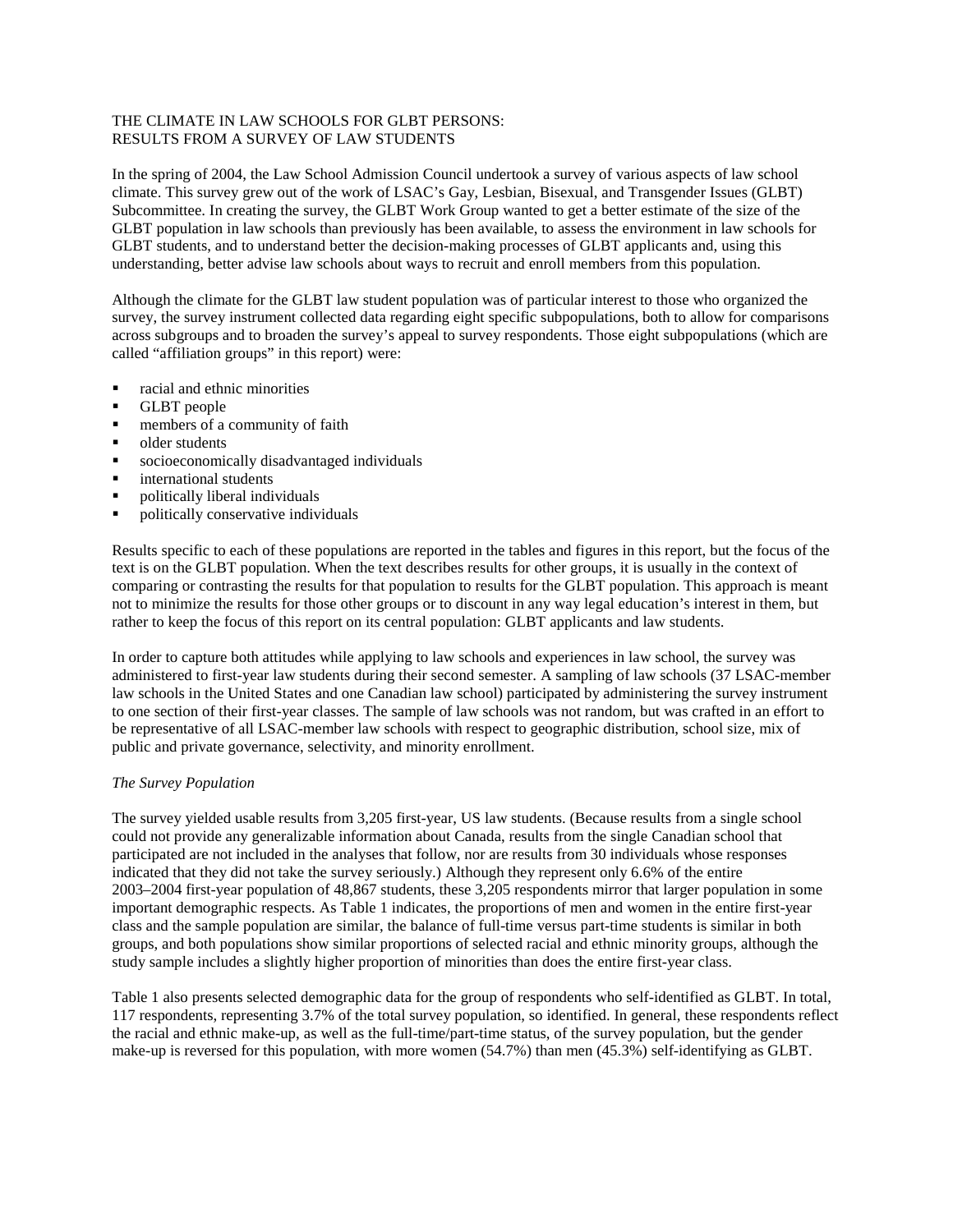|                         | All First-Year<br>Students* |         |           | Full Study<br>Sample |                | <b>GLBT</b> Study<br>Sample | Non-GLBT Study<br>Sample |         |
|-------------------------|-----------------------------|---------|-----------|----------------------|----------------|-----------------------------|--------------------------|---------|
|                         | Number                      | Percent | Number    | Percent              | Number         | Percent                     | Number                   | Percent |
| Total                   | 48,867                      | 100.0   | $3,205**$ | $6.6***$             | 117            | $\overline{3.7}$            | 2,896                    | 90.4    |
| Women                   | 23,369                      | 47.8    | 1,535     | 47.9                 | 64             | 54.7                        | 1,404                    | 48.5    |
| Men                     | 25,498                      | 52.2    | 1,613     | 50.3                 | 53             | 45.3                        | 1,487                    | 51.4    |
| (Gender missing)        |                             |         | 57        | 1.8                  |                | 0.0                         | 5                        | 0.2     |
| Full time               | 41,141                      | 84.2    | 2,722     | 84.9                 | 100            | 85.5                        | 2,502                    | 86.4    |
| Part time               | 7,726                       | 15.8    | 421       | 13.1                 | 17             | 14.5                        | 392                      | 13.5    |
| $(FT/PT$ missing)       |                             |         | 62        | 1.9                  | $\blacksquare$ | 0.0                         | 194                      | 6.7     |
| White                   | 38,399†                     | 78.6    | 2,378     | 74.2                 | 92             | 78.6                        | 2,217                    | 76.6    |
| American Indian         | 396                         | $0.8\,$ | 50        | 1.6                  | 3              | 2.6                         | 44                       | 1.5     |
| Asian                   | 3,881                       | 7.9     | 202       | 6.3                  | 6              | 5.1                         | 186                      | 6.4     |
| African<br>American     | 3,300                       | 6.8     | 167       | 5.2                  | 8              | 6.8                         | 145                      | 5.0     |
| Canadian<br>Aboriginal  | <b>NA</b>                   |         | 24        | $0.8\,$              | $\overline{c}$ | 1.7                         | 22                       | 0.8     |
| Mexican<br>American     | 923                         | 1.9     | 37        | 1.2                  | $\mathfrak{2}$ | 1.7                         | 30                       | 1.0     |
| Puerto Rican            | 228                         | 0.5     | 12        | 0.4                  | $\mathbf{0}$   | 0.0                         | 12                       | 0.4     |
| Other Hispanic          | 1,724                       | 3.5     | 96        | 3.0                  | $\mathbf{1}$   | 0.9                         | 86                       | 3.0     |
| Other                   | <b>NA</b>                   |         | 152       | 4.7                  | 3              | 2.6                         | 133                      | 4.6     |
| (Race missing)          | NA                          |         | 87        | 2.7                  | $\mathbf{0}$   | 0.0                         | 21                       | 0.7     |
| <b>Total Minorities</b> | 10,468                      | 21.4    | 740       | 23.1                 | 25             | 21.4                        | 679                      | 23.4    |

TABLE 1 *Description of the survey population* 

\*Source: 2005 *ABA-LSAC Official Guide to ABA-Approved Law Schools*

\*\*Does not include the 46 respondents from Canada or 30 respondents answering erratically

\*\*\* Of all first-year students

†Value extrapolated. Separate values for "White" are not available in the *Official Guide*; "White" in this table = "Total"– "Minority"

The GLBT population is not evenly distributed across the participating law schools. Three of the 38 law schools had no students who self-identified as GLBT, while the number ranged from one to nine GLBT students at the others. The percentage of GLBT students at individual schools ranged from zero to 10.9%. (School-level data are not reported in tables.)

In general, the total group of survey respondents seems to be representative of the entire first-year law school population in academic year 2003–2004. Therefore, results for the entire survey sample can be considered representative of those first-year students generally. However, the number of respondents who identified themselves as GLBT is rather small. The proportion of respondents self-identifying as GLBT is rather small (3.7%), and may reflect reluctance on the part of some GLBT individuals to self-identify in a survey administered by their law schools. Further, because the data show that there are more GLBT students in urban law schools, the number of GLBT students would likely have been larger had more urban-centered law schools been included in the survey. Because of this small sample size, the results reported herein for the GLBT population may or may not reflect the attitudes and experiences of all GLBT first-year students. Achieving an estimate of the size of the GLBT student population in law schools in which to have confidence was a significant goal of this survey. It remains uncertain whether that goal has been met. Despite the fact that the GLBT survey population is small in number, these respondents' attitudes and experiences can be illuminating and useful, and can help achieve the survey's other goals of describing the attitudes of GLBT law school applicants and the climate in law schools for GLBT students.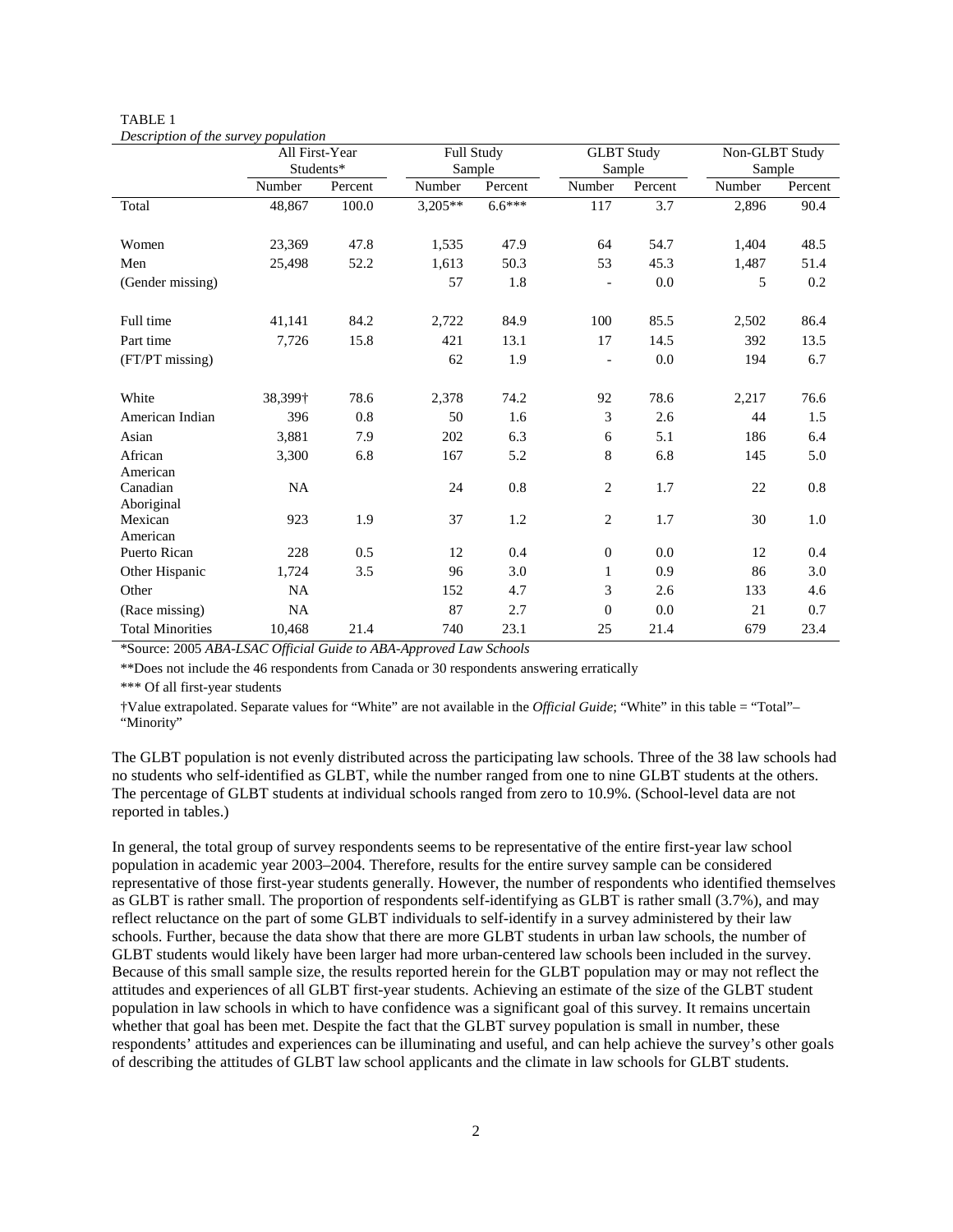The survey asked students to identify themselves as members (as appropriate) of eight different affiliation groups. Respondents were free to select as many such groups as appropriate for themselves, and many chose multiple affiliation groups. Nearly 30% (913) of respondents chose no affiliation group. Table 2 provides the number and proportion of the total survey sample who identified as belonging to each of the eight affiliation groups. The GLBT group (117 individuals, 3.7%) is the second smallest such group, only slightly larger than the group of international students (81 respondents, 2.5%). The largest affiliation group among all survey respondents is "political liberal," with 1,053 respondents (32.9%). Other relatively large affiliation groups are, in descending order by size: religion, racial/ethnic minority, political conservative, and older students.

#### TABLE 2 *Membership in affiliation groups*

|                                 |        |          | N       | $\%$    |
|---------------------------------|--------|----------|---------|---------|
| Group                           | Number | Percent* | Missing | Missing |
| Racial-ethnic minority          | 673    | 21.0     | 150     | 4.7     |
| <b>GLBT</b>                     | 117    | 3.7      | 192     | 6.0     |
| Religion                        | 947    | 29.6     | 170     | 5.3     |
| Older student                   | 617    | 19.3     | 170     | 5.3     |
| Socioeconomically disadvantaged | 318    | 9.9      | 188     | 5.9     |
| International student           | 81     | 2.5      | 193     | 6.0     |
| Political conservative          | 670    | 20.9     | 184     | 5.7     |
| Political liberal               | 1,053  | 32.9     | 163     | 5.1     |

\*Percentage of total respondent group  $(N = 3,205)$ 

*Note*. The total adds to more than 100% because many individuals identified themselves as members of more than one affiliation group.

| 11 D D D D                    |        |             |
|-------------------------------|--------|-------------|
| <b>Identity</b> intersections |        |             |
|                               |        | % of GLBT   |
| No. of Identities Checked     | Number | Respondents |
| 1 (GLBT only)                 | 7      | 6.0         |
| 2                             | 29     | 24.8        |
| 3                             | 37     | 31.6        |
| 4                             | 19     | 16.2        |
| 5                             |        | 6.0         |
| 6                             | 10     | 8.6         |
|                               | 8      | 6.8         |
| 8 (All)                       |        | 0.0         |

TABLE 3

| TABLE <sub>4</sub>          |
|-----------------------------|
| Most common GLBT identities |

|                                    | No. of      | % of GLBT   |
|------------------------------------|-------------|-------------|
| <b>Identity Combinations</b>       | Respondents | Respondents |
| GLBT & Liberal                     | 24          | 20.5        |
| GLBT, Religious, & Liberal         | 11          | 9.4         |
| GLBT, Older, & Liberal             | 10          | 8.6         |
| GLBT, SES Disadvantaged, & Liberal | h           | 5.1         |

Students who identified as GLBT overwhelmingly identified with other affiliation groups as well. Table 3 shows that just 6% of GLBT respondents chose the GLBT group and no other. A majority of GLBT respondents (56.4%) chose one or two other groups as well, and significant numbers chose still more. Table 4 shows the most common combinations of GLBT status with other affiliation groups among GLBT respondents. The most common multiple affiliation among this group is GLBT and political liberal, and no other (24 respondents, 20.5% of the GLBT group), followed by the multiple affiliation GLBT, religious, and liberal, and no other (11 respondents, 9.4% of the GLBT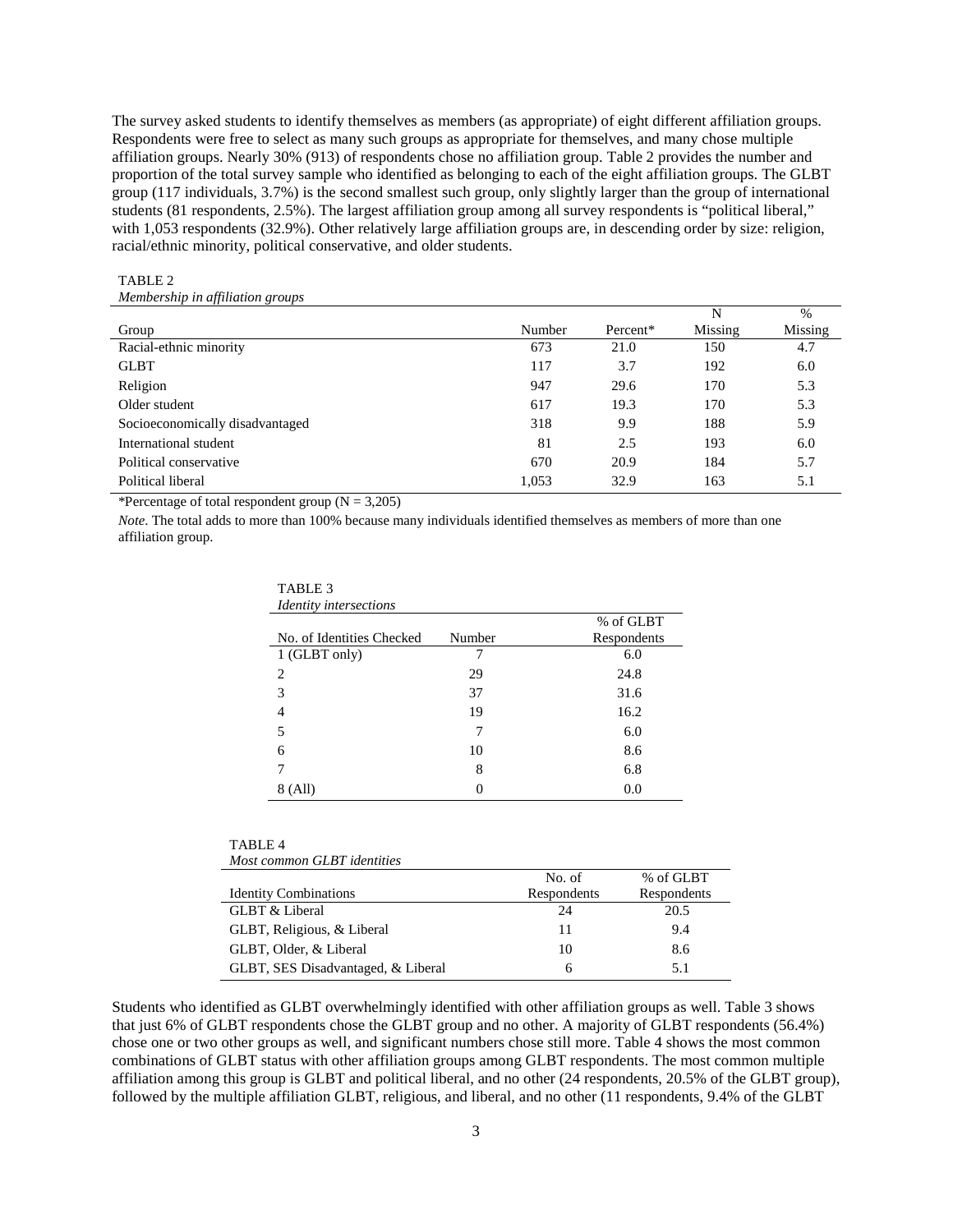group). Seventy-three percent of GLBT respondents also identified as "political liberal," either alone or in combination with additional affiliation groups.

#### *The Admission Process*

TABLE 5

The survey instrument was crafted to elicit quantitative and qualitative information about the application decisionmaking practices of respondents. It included a series of questions designed to identify the factors that were most important to applicants when choosing law schools, both at the decision-to-apply and the decision-to-attend stages. This section reports results for the non-GLBT and GLBT populations separately.

| Selected questionnaire responses |                                                     |          |      |             |      |  |  |  |  |
|----------------------------------|-----------------------------------------------------|----------|------|-------------|------|--|--|--|--|
|                                  |                                                     | Non-GLBT |      | <b>GLBT</b> |      |  |  |  |  |
| <b>Ouestion Number</b>           | Content                                             |          | Mean | N           | Mean |  |  |  |  |
|                                  | Number of applications                              | 2.866    | 6.2  | 117         | 7.1  |  |  |  |  |
|                                  | Number of acceptances                               | 2,861    | 3.1  | 117         | 3.3  |  |  |  |  |
|                                  | Number of schools visited                           | 2.827    | 1.6  | 116         | 1.9  |  |  |  |  |
|                                  | Importance of other similar people attending school | 2.879    | 2.0  | 117         | 2.2  |  |  |  |  |
|                                  | $(4 = Most important)$                              |          |      |             |      |  |  |  |  |
| 12                               | Choose this LS again $(1 = Yes, definitely)$        | 2.891    | 1.8  | 116         | 1.9  |  |  |  |  |
| 15                               | Age                                                 | 2.880    | 25.7 | 117         | 26.3 |  |  |  |  |

Table 5 shows responses to several application-related questions. (To read the actual survey language, please see the survey instrument, reproduced at Appendix 1.) On average, the GLBT population visited slightly more law schools as part of the application process than the non-GLBT respondents, applied to more law schools (7.1 and 6.2, respectively) and, probably relatedly, received a slightly higher average number of acceptances (3.3 vs. 3.1).

### TABLE 6

*Reasons to apply* 

|                  |                                                                                                  |               | Non-        |             |                              |             |             |
|------------------|--------------------------------------------------------------------------------------------------|---------------|-------------|-------------|------------------------------|-------------|-------------|
| Non-             |                                                                                                  | Non-          | <b>GLBT</b> | <b>GLBT</b> |                              | <b>GLBT</b> | <b>GLBT</b> |
| <b>GLBT</b> Rank | Reason                                                                                           | <b>GLBT N</b> | Mean        | Rank        | Reason                       | N           | Mean        |
|                  | Location in US/Canada                                                                            | 2,881         | 4.2         |             | Location in US/Canada        | 117         | 4.1         |
|                  | Academic reputation                                                                              | 2.787         | 4.1         | 2           | Academic reputation          | 115         | 4.1         |
| 3                | Options for jobs                                                                                 | 2,854         | 3.7         | 3           | Options for jobs             | 116         | 3.7         |
| 4                | Rankings                                                                                         | 2,791         | 3.5         | 4           | Rankings                     | 114         | 3.6         |
|                  | Likelihood of acceptance                                                                         | 2.873         | 3.4         | 5           | Urbanization                 | 115         | 3.6         |
| 6                | Would feel comfortable                                                                           | 2,821         | 3.3         | 6           | Would feel comfortable       | 115         | 3.5         |
|                  | Urbanization                                                                                     | 2.850         | 3.3         | 7           | Friendly to GLBT<br>students | 117         | 3.4         |
| 8                | Financial aid                                                                                    | 2,869         | 3.1         | 8           | Diversity                    | 115         | 3.1         |
| 9                | Affordability                                                                                    | 2.871         | 3.0         | 9           | Likelihood of acceptance     | 117         | 3.1         |
| 10               | Courses in specialty area                                                                        | 2,873         | 2.7         | 10          | Friendly to women            | 115         | 3.1         |
| $C_1$ 1 1        | $\mathbf{M}$ and $\mathbf{M}$ is a set of $\mathbf{M}$ and $\mathbf{M}$ is a set of $\mathbf{M}$ |               |             |             |                              |             |             |

Scale:  $1 = Not$  at all important;  $5 = Most$  important

*Note*: The available "Other" category was widely varied and had a low response rate, though it was rated in the top 10 reasons. For the sake of interpretability, the "Other" category was not included in this table.

Respondents were presented with 24 possible reasons for selecting schools at the decision-to-apply and the decisionto-attend stages, and had the option of providing their own additional reasons for each. Table 6 focuses on the decision-to-apply stage, arraying the 10 most common reasons for making application for the non-GLBT and the GLBT populations, and providing average importance ratings for each. (Respondents were asked to rate each factor on a 5-point scale, with 1 meaning "not at all important" and 5 meaning "most important.") The top four reasons for both groups are identical, and both groups assigned them very similar importance ratings. Those four reasons are location, academic reputation, job opportunities, and rankings, in descending order of importance. Both groups were concerned about whether they would feel comfortable at a law school, but the non-GLBT group was slightly more concerned about likelihood of gaining admission than the GLBT group, and was slightly less interested, on average, in finding an urban law school setting. The GLBT group had three reasons among its top 10 that do not appear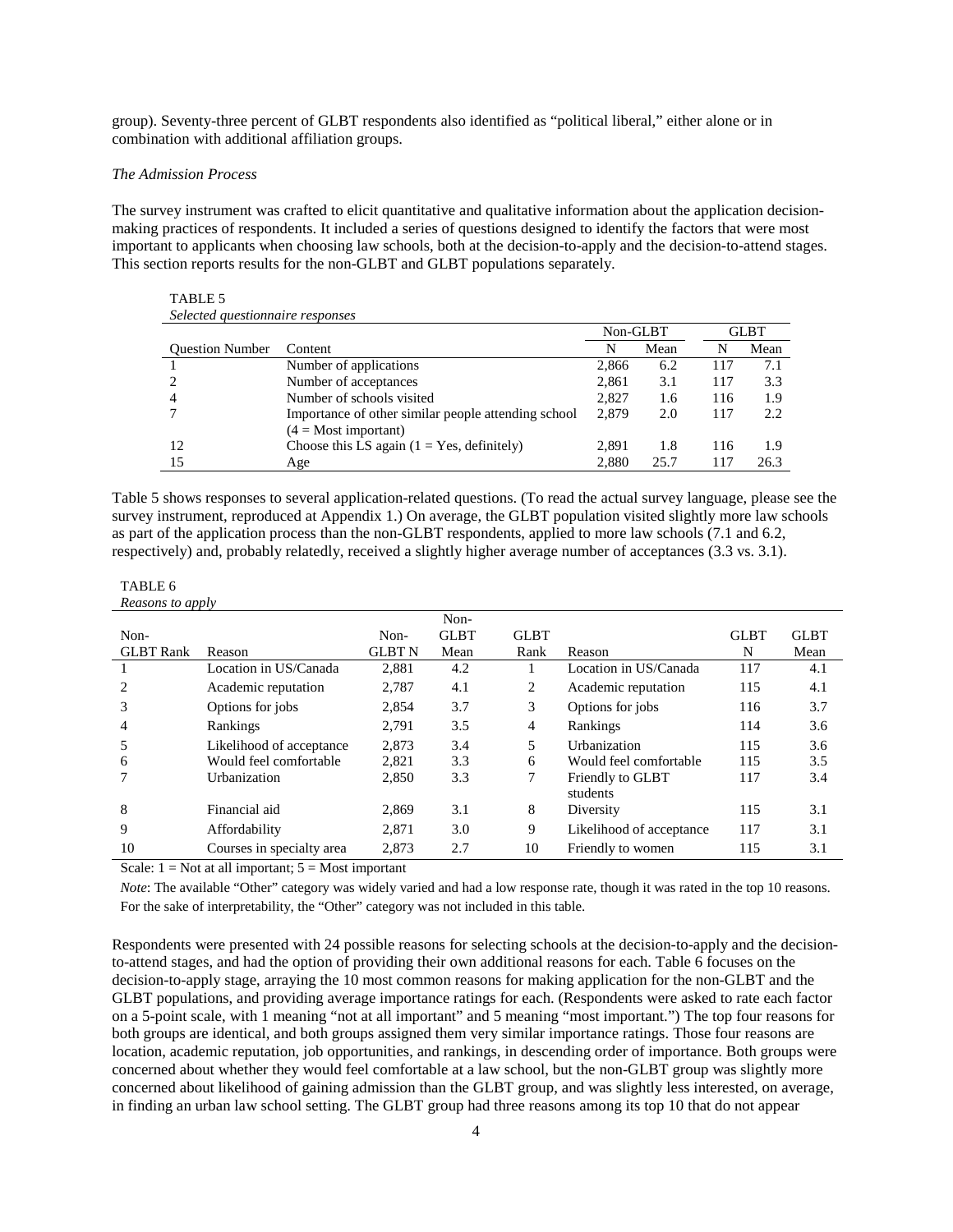among the non-GLBT group's top 10: "friendly to GLBT students," "diversity," and "friendly to women." The latter reason is particularly interesting given the fact that the GLBT group has a majority of women, while the non-GLBT group has a majority of men.

| Non-             |                           | Non-          | Non-<br><b>GLBT</b> | <b>GLBT</b>    |                              | <b>GLBT</b> | <b>GLBT</b> |
|------------------|---------------------------|---------------|---------------------|----------------|------------------------------|-------------|-------------|
| <b>GLBT</b> Rank | Reason                    | <b>GLBT N</b> | Mean                | Rank           | Reason                       | N           | Mean        |
|                  | Location in US/Canada     | 2,858         | 4.0                 |                | Location in<br>US/Canada     | 117         | 3.8         |
| $\overline{2}$   | Academic reputation       | 2,812         | 3.7                 | 2              | Academic reputation          | 115         | 3.6         |
| 3                | Options for jobs postgrad | 2,832         | 3.3                 | 3              | Urbanization                 | 117         | 3.4         |
| 4                | Rankings                  | 2,835         | 3.2                 | $\overline{4}$ | Would feel<br>comfortable    | 115         | 3.4         |
| 5                | Would feel comfortable    | 2,849         | 3.1                 | 5              | Rankings                     | 116         | 3.3         |
| 6                | Urbanization              | 2,836         | 3.1                 | 6              | Options for jobs<br>postgrad | 117         | 3.2         |
|                  | Affordability             | 2,845         | 3.1                 | $\tau$         | Affordability                | 116         | 3.2         |
| 8                | Financial aid             | 2,849         | 2.8                 | 8              | Friendly to GLBT<br>students | 117         | 3.1         |
| 9                | Social atmosphere         | 2,850         | 2.6                 | 9              | Financial aid                | 117         | 3.0         |
| 10               | Courses in specialty area | 2.819         | 2.5                 | 10             | Friendly to women            | 115         | 2.9         |

#### TABLE 7 *Reasons to attend*

Scale:  $1 = Not$  at all important;  $5 = Most important$ 

*Note*. The available "Other" category was widely varied and had a low response rate, though it was rated in the 10 ten reasons. For the sake of interpretability, the "Other" category was not included in this table.

Table 7 focuses on the decision-to-attend stage of the admission process. Not surprisingly, many of the same factors are still important (including the top four, noted above), but affordability and anticipated level of comfort at the school take on more importance for both the GLBT and non-GLBT groups.

An important decision facing GLBT applicants is whether to identify themselves as GLBT on their law school applications. The survey invited members of the eight affiliation groups that were studied to state the extent to which they self-identified as a member of those groups on their law school applications. Table 8 presents the results.

| Self-identification and law school applications, by affiliation group |                                                |        |         |         |      |  |  |  |  |  |
|-----------------------------------------------------------------------|------------------------------------------------|--------|---------|---------|------|--|--|--|--|--|
|                                                                       | Self-Identified on Law School Applications (%) |        |         |         |      |  |  |  |  |  |
| Identity                                                              | Members*                                       | On All | On Some | On None | NA   |  |  |  |  |  |
| Racial-ethnic minority                                                | 634                                            | 78.7   | 7.3     | 12.2    | 1.9  |  |  |  |  |  |
| <b>GLBT</b>                                                           | 103                                            | 29.1   | 9.7     | 53.4    | 7.8  |  |  |  |  |  |
| Religion                                                              | 835                                            | 24.7   | 15.9    | 54.6    | 4.8  |  |  |  |  |  |
| Older student                                                         | 537                                            | 47.9   | 6.0     | 40.2    | 6.0  |  |  |  |  |  |
| SES disadvantaged                                                     | 279                                            | 42.7   | 15.8    | 35.8    | 5.7  |  |  |  |  |  |
| International student                                                 | 71                                             | 50.7   | 4.2     | 29.6    | 15.5 |  |  |  |  |  |
| Political conservative                                                | 609                                            | 5.6    | 3.5     | 83.4    | 7.6  |  |  |  |  |  |
| Political liberal                                                     | 946                                            | 11.7   | 4.9     | 73.0    | 10.4 |  |  |  |  |  |

TABLE 8 *Self-identification and law school applications, by affiliation group* 

\*As defined by responses to question 20.

Among the eight affiliation groups, political conservatives were least likely to self-identify on any of their applications (83.4% said that they did so on none of their applications), followed by political liberals (73.0%). A majority of respondents from two other affiliation groups (GLBT and religious students) also stated that they did not self-identify on their applications. Only racial and ethnic minority students reported in overwhelming numbers that they had self-identified on their law school applications.

Survey respondents also were asked to speculate about the impact of self-identification on law schools' reviews of their application files. Tables 9 and 10 display results relating to beliefs about the decision-making process at all law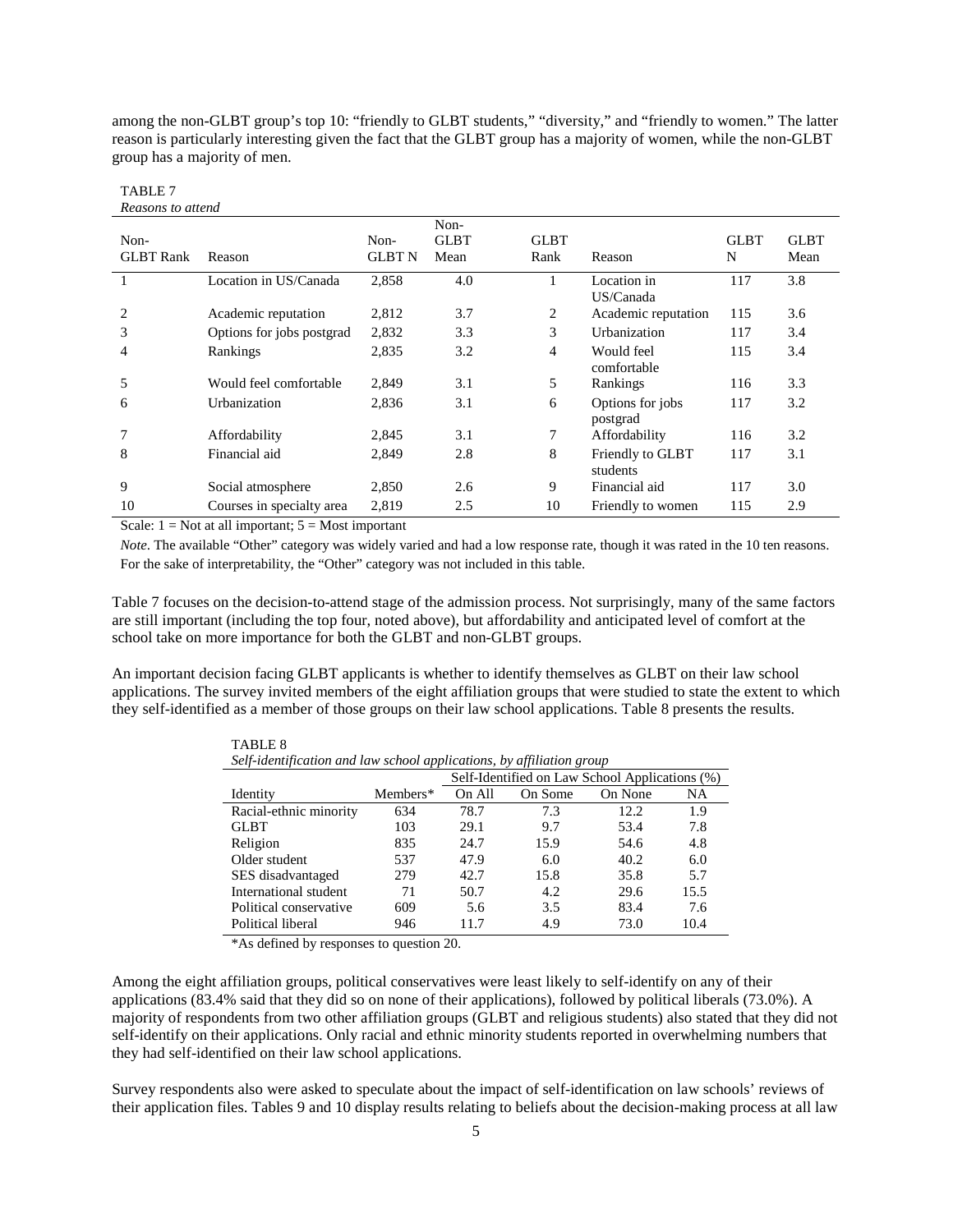schools, and at the law school in which the respondent enrolled, respectively. In general, there is a very low incidence of belief that self-identification had a negative impact on admission decisions, either in general or at the respondent's own law school, but the belief that self-identification had a positive impact is rather low as well. When interpreting these results, bear in mind that all respondents were admitted to at least one law school, and decided to enroll somewhere. Thus, at the time of this survey, any concern about the potential negative consequences of selfidentification at the time of application would have been rebutted by at least partial success in the process.

|                             |             |                |                  |                 |                | Negative       |             |             |                |                     |
|-----------------------------|-------------|----------------|------------------|-----------------|----------------|----------------|-------------|-------------|----------------|---------------------|
|                             |             | Not Applicable |                  | Positive Impact |                | Impact         |             | No Effect   |                | <b>Balanced Out</b> |
|                             |             | Non-           |                  | Non-            |                | Non-           |             | Non-        |                | Non-                |
|                             | <b>GLBT</b> | <b>GLBT</b>    | <b>GLBT</b>      | <b>GLBT</b>     |                | <b>GLBT</b>    | <b>GLBT</b> | <b>GLBT</b> | <b>GLBT</b>    | <b>GLBT</b>         |
| Racial-ethnic               | 62          | 850            | 8                | 282             | $\overline{2}$ | 21             | 16          | 280         | $\overline{4}$ | 69                  |
| minority                    |             |                |                  |                 |                |                |             |             |                |                     |
|                             | 67.4        | 56.6           | 8.7              | 18.8            | 2.2            | 1.4            | 17.4        | 18.6        | 4.4            | 4.6                 |
| <b>GLBT</b>                 | 44          | 1207           | 14               | 7               | 5              | $\overline{7}$ | 22          | 197         | 11             | 12                  |
|                             | 45.8        | 84.4           | 14.6             | 0.5             | 5.2            | 0.5            | 22.9        | 13.8        | 11.5           | $0.8\,$             |
| Religion                    | 64          | 927            | 1                | 109             | $\mathfrak{Z}$ | 27             | 18          | 359         | $\overline{4}$ | 51                  |
|                             | 71.1        | 62.9           | 1.1              | 7.4             | 3.3            | 1.8            | 20.0        | 24.4        | 4.4            | 3.5                 |
| Older student               | 58          | 988            | 9                | 143             | 2              | 16             | 17          | 281         | 5              | 40                  |
|                             | 63.7        | 67.3           | 9.9              | 9.7             | 2.2            | 1.1            | 18.7        | 19.1        | 5.5            | 2.7                 |
| <b>SES</b><br>disadvantaged | 64          | 1088           | 8                | 75              | $\mathbf{1}$   | 12             | 16          | 228         | $\overline{c}$ | 35                  |
|                             | 70.3        | 75.7           | 8.8              | 5.2             | 1.1            | 0.8            | 17.6        | 15.9        | 2.2            | 2.4                 |
| International<br>student    | 72          | 1181           | $\boldsymbol{0}$ | 21              | $\mathbf{1}$   | $\overline{7}$ | 15          | 202         | $\overline{c}$ | 15                  |
|                             | 80.0        | 82.8           | 0.0              | 1.5             | 1.1            | 0.5            | 16.7        | 14.2        | 2.2            | 1.1                 |
| Political<br>conservative   | 72          | 1139           | $\boldsymbol{0}$ | 18              | $\mathbf{1}$   | 17             | 16          | 248         | $\overline{c}$ | 23                  |
|                             | 79.1        | 78.8           | $\boldsymbol{0}$ | 1.3             | 1.1            | 1.2            | 17.6        | 17.2        | 2.2            | 1.6                 |
| Political liberal           | 50          | 1067           | 3                | 45              | 1              | 10             | 32          | 308         | $\overline{7}$ | 34                  |
|                             | 53.8        | 72.9           | 3.2              | 3.1             | 1.1            | 0.7            | 34.4        | 21.0        | 7.6            | 2.3                 |

#### TABLE 9 *Impact of self-identification on all applications*

*Note*. Results based on responses to question 22, using response categories in that question.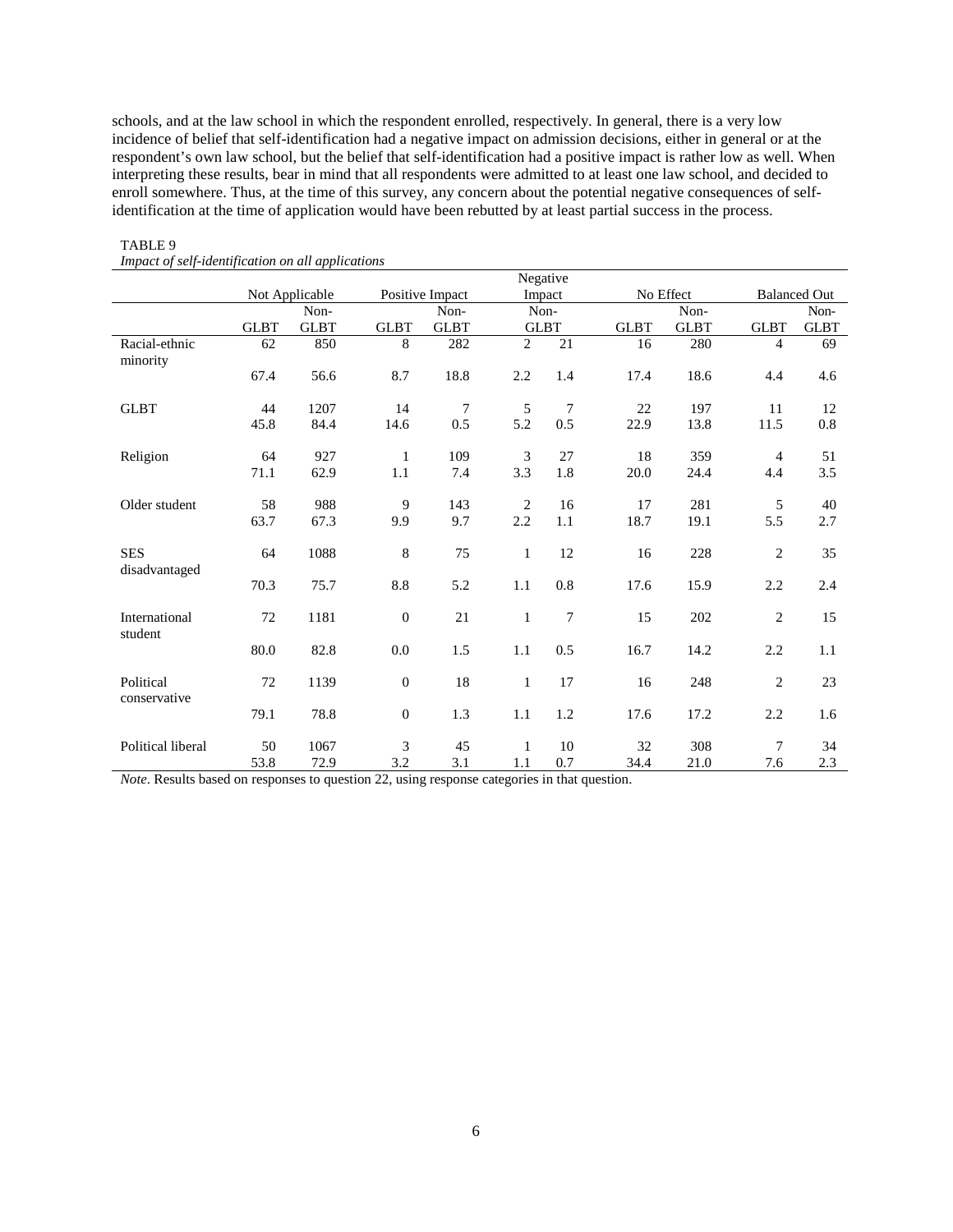|                             |             | Did Not So  |              |                 |                  |                 | ${\rm No}$  |             |                |                     |
|-----------------------------|-------------|-------------|--------------|-----------------|------------------|-----------------|-------------|-------------|----------------|---------------------|
|                             |             | Identify    |              | Positive Impact |                  | Negative Impact | Effect      |             |                | <b>Balanced Out</b> |
|                             |             | Non-        |              | Non-            |                  | Non-            |             | Non-        |                | Non-                |
|                             | <b>GLBT</b> | <b>GLBT</b> | <b>GLBT</b>  | <b>GLBT</b>     | <b>GLBT</b>      | <b>GLBT</b>     | <b>GLBT</b> | <b>GLBT</b> | <b>GLBT</b>    | <b>GLBT</b>         |
| Racial-ethnic<br>minority   | 65          | 880         | 8            | 312             | $\mathbf{1}$     | 9               | 13          | 268         | $\overline{4}$ | 53                  |
|                             | 71.4        | 57.8        | 8.8          | 20.5            | 1.1              | 0.6             | 14.3        | 17.6        | 4.4            | 3.5                 |
| <b>GLBT</b>                 | 42          | 1,243       | 23           | 18              | $\overline{2}$   | $\mathbf{1}$    | 22          | 184         | $\overline{4}$ | 12                  |
|                             | 45.2        | 85.3        | 24.7         | 1.2             | 2.2              | 0.1             | 23.7        | 12.6        | 4.3            | 0.8                 |
| Religion                    | 65          | 999         | 3            | 138             | $\overline{2}$   | 8               | 14          | 328         | 5              | 25                  |
|                             | 73.0        | 66.7        | 3.4          | 9.2             | 2.3              | 0.5             | 15.7        | 21.9        | 5.6            | 1.7                 |
| Older student               | 57          | 1,037       | 16           | 152             | $\overline{0}$   | 5               | 15          | 263         | $\overline{2}$ | 35                  |
|                             | 63.3        | 69.5        | 17.8         | 10.2            | 0.0              | 0.3             | 16.7        | 17.6        | 2.2            | 2.4                 |
| <b>SES</b><br>disadvantaged | 66          | 1,125       | 8            | 90              | $\boldsymbol{0}$ | $\overline{7}$  | 10          | 218         | 2              | 30                  |
|                             | 76.7        | 76.5        | 9.3          | 6.1             | 0.0              | 0.5             | 11.6        | 14.8        | 2.3            | 2.0                 |
| International<br>student    | 74          | 1,223       | $\mathbf{1}$ | 33              | $\boldsymbol{0}$ | 3               | 9           | 190         | 3              | 15                  |
|                             | 85.1        | 83.5        | 1.2          | 2.3             | 0.0              | 0.2             | 10.3        | 13.0        | 3.5            | 1.0                 |
| Political<br>conservative   | 74          | 1,184       | $\mathbf{1}$ | 29              | $\boldsymbol{0}$ | $\tau$          | 11          | 227         | 1              | 23                  |
|                             | 85.1        | 80.5        | 1.1          | 2.0             | 0.0              | 0.5             | 12.6        | 15.4        | 1.2            | 1.6                 |
| Political<br>liberal        | 51          | 1,098       | 8            | 67              | $\overline{0}$   | $\overline{4}$  | 24          | 286         | 5              | 31                  |
|                             | 58.0        | 73.9        | 9.1          | 4.5             | 0.0              | 0.3             | 27.3        | 19.3        | 5.7            | 2.1                 |

TABLE 10 *Impact of self-identification on file review at law school attended* 

*Note*. Results based on responses to question 25, using response categories in that question.

There can be a number of reasons for an applicant's decision not to self-identify as a member of a specific affiliation group, ranging from a concern about negative repercussions in the law school's review of a file, to a belief that the identity is not, or should not be, relevant to the admission decision. One lesson for law schools from these results is that, if membership in a specific affiliation group is considered helpful in the admission process (as a diversity factor, for example), that fact needs to be stated clearly to all applicants in order to assure that group members are encouraged to self-identify in their applications. That is, law schools seeking information about group membership should make it clear that such membership is relevant to the admission process and describe why it is relevant. In this way, law schools may get better information from applicants and be able to make better, more informed admission decisions.

Survey question 26 asked: "Did your status as a member of any of these groups affect your choice of the law school you now attend?" Table 11 displays the results from this question. In no case did a majority of respondents state that their membership in an affiliation group played at least some role in their decision to attend their current law school. The two groups for which group membership was most important were GLBT and SES disadvantaged (46.3% and 42.1%, respectively, reporting that group membership played at least some role).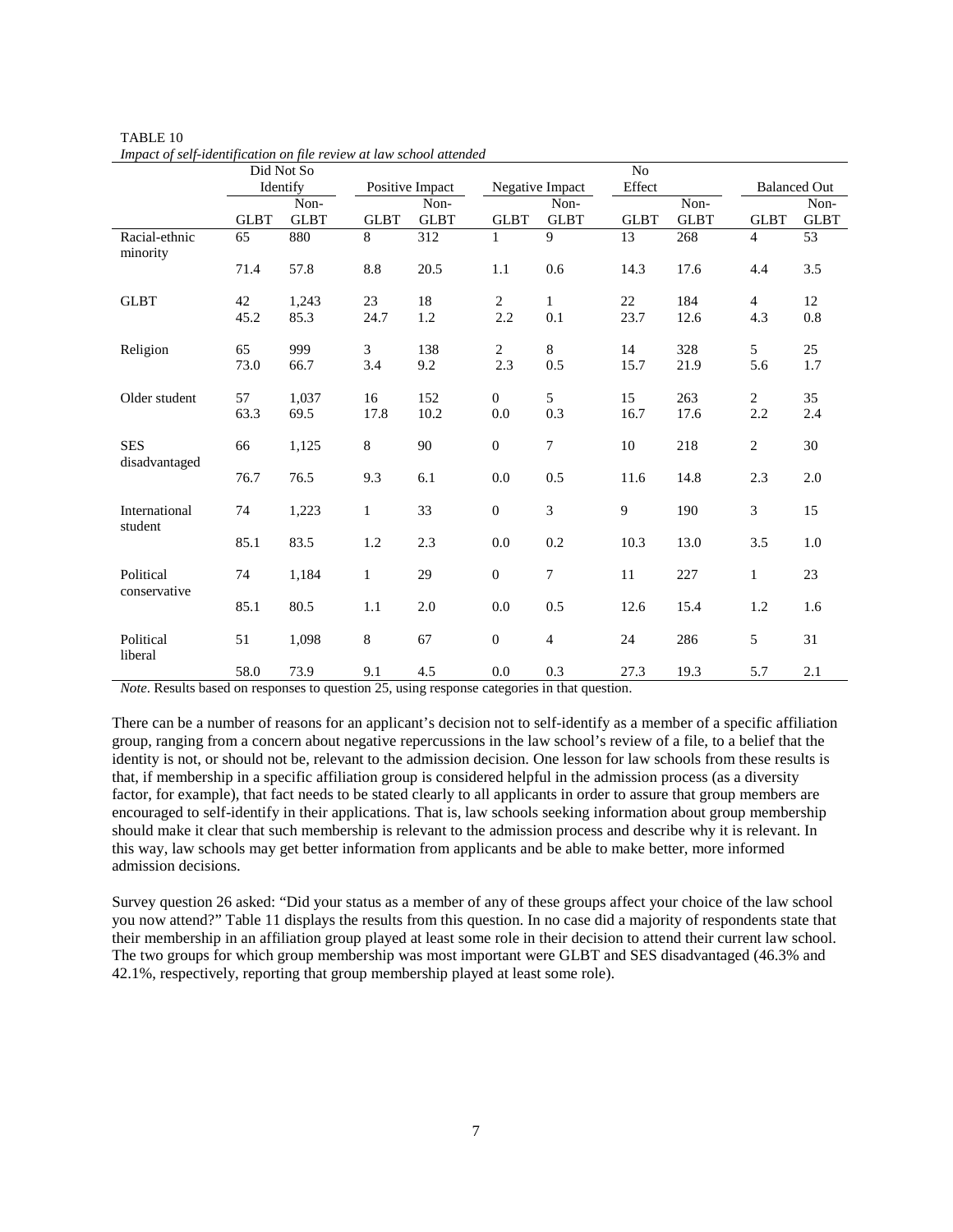#### TABLE 11 *Decision to attend*

|                        |           | Impact of Group Membership on Decision to Attend Law School Currently Attending |                        |                         |      |      |  |  |  |
|------------------------|-----------|---------------------------------------------------------------------------------|------------------------|-------------------------|------|------|--|--|--|
|                        | Number of |                                                                                 |                        |                         |      |      |  |  |  |
| Identity               | Members   | Important                                                                       | One of Several Reasons | <b>Entered Decision</b> | No.  | NA   |  |  |  |
| Racial-ethnic minority | 616       | 8.1                                                                             | 16.7                   | 14.9                    | 54.4 | 5.8  |  |  |  |
| <b>GLBT</b>            | 104       | 8.7                                                                             | 23.1                   | 14.4                    | 40.4 | 13.5 |  |  |  |
| Religion               | 829       | 3.9                                                                             | 11.1                   | 10.0                    | 60.1 | 15.0 |  |  |  |
| Older student          | 537       | 7.6                                                                             | 13.2                   | 10.6                    | 53.5 | 15.1 |  |  |  |
| SES disadvantaged      | 266       | 15.4                                                                            | 17.3                   | 9.4                     | 39.5 | 18.4 |  |  |  |
| International student  | 68        | 7.4                                                                             | 10.3                   | 7.4                     | 52.9 | 22.1 |  |  |  |
| Political conservative | 560       | 2.7                                                                             | 6.3                    | 7.5                     | 62.7 | 20.9 |  |  |  |
| Political liberal      | 886       | 5.0                                                                             | 9.7                    | 11.1                    | 49.4 | 24.8 |  |  |  |

#### *Campus Climate Results*

The survey included a number of questions designed to assess the climate on law school campuses for members of the affiliation groups. These questions ranged from the very general to the very specific.

Question 8 asked respondents to rate their law schools on eight polar scales (for example, friendly vs. unfriendly; conservative vs. liberal) with five gradations comprising the scale for each pair. (See Appendix 1, question 8.) Most of the pairs have positive and negative poles, but the conservative/liberal pairing is not meant to suggest that one pole is positive and the other negative.

| TABLE <sub>12</sub> | Overall evaluation of campus         |       |      |     |             |       |          |
|---------------------|--------------------------------------|-------|------|-----|-------------|-------|----------|
|                     |                                      | ALL   |      |     | <b>GLBT</b> |       | Non-GLBT |
| Item                | Description                          | N     | Mean | N   | Mean        | N     | Mean     |
| <b>O08A</b>         | Friendly                             | 3,153 | 4.2  | 115 | 4.0         | 2,876 | 4.2      |
| O <sub>08B</sub>    | Concerned                            | 3,205 | 3.4  | 117 | 3.4         | 2,896 | 3.5      |
| O08C                | Cooperative                          | 3.111 | 3.9  | 113 | 3.7         | 2,839 | 3.9      |
| O08D                | Nonracist                            | 2.958 | 4.3  | 112 | 4.0         | 2.698 | 4.4      |
| 008E                | Nonsexist                            | 2,982 | 3.9  | 113 | 3.6         | 2.720 | 3.9      |
| O08F                | Gay-friendly                         | 2.429 | 3.6  | 108 | 3.3         | 2,201 | 3.6      |
| O <sub>08G</sub>    | Conservative                         | 2.939 | 2.8  | 113 | 2.8         | 2.675 | 2.8      |
| O <sub>08H</sub>    | Respectful of individual differences | 2.994 | 3.9  | 114 | 3.7         | 2.728 | 4.0      |

*Note*. Scale is from 1 to 5, with 5 indicating the highest level of the described trait.

Table 12 presents results from this general rating of various features of the law school climate. In general, students rate the general climate at their law schools quite highly, describing them as nonracist, friendly, and respectful of individual differences (all with rankings of 4.0 or higher on the 5-point scale). Students also describe law schools as nonsexist and cooperative, and as being slightly more liberal than conservative. GLBT students rate the law school climate as slightly less gay-friendly than do non-GLBT students, although both groups' mean ratings are on the gayfriendly side of the scale. GLBT students also report that law schools are slightly less respectful of individual differences than did their non-GLBT peers, but both groups rate law schools highly on this characteristic.

Question 9 of the survey asked respondents about the law school climate for members of the eight affiliation groups and for women, regardless of whether the respondent is a member of that group. Ratings are on a scale from 1 (hostile to that group) to 5 (hospitable to that group). Table 13 displays the results.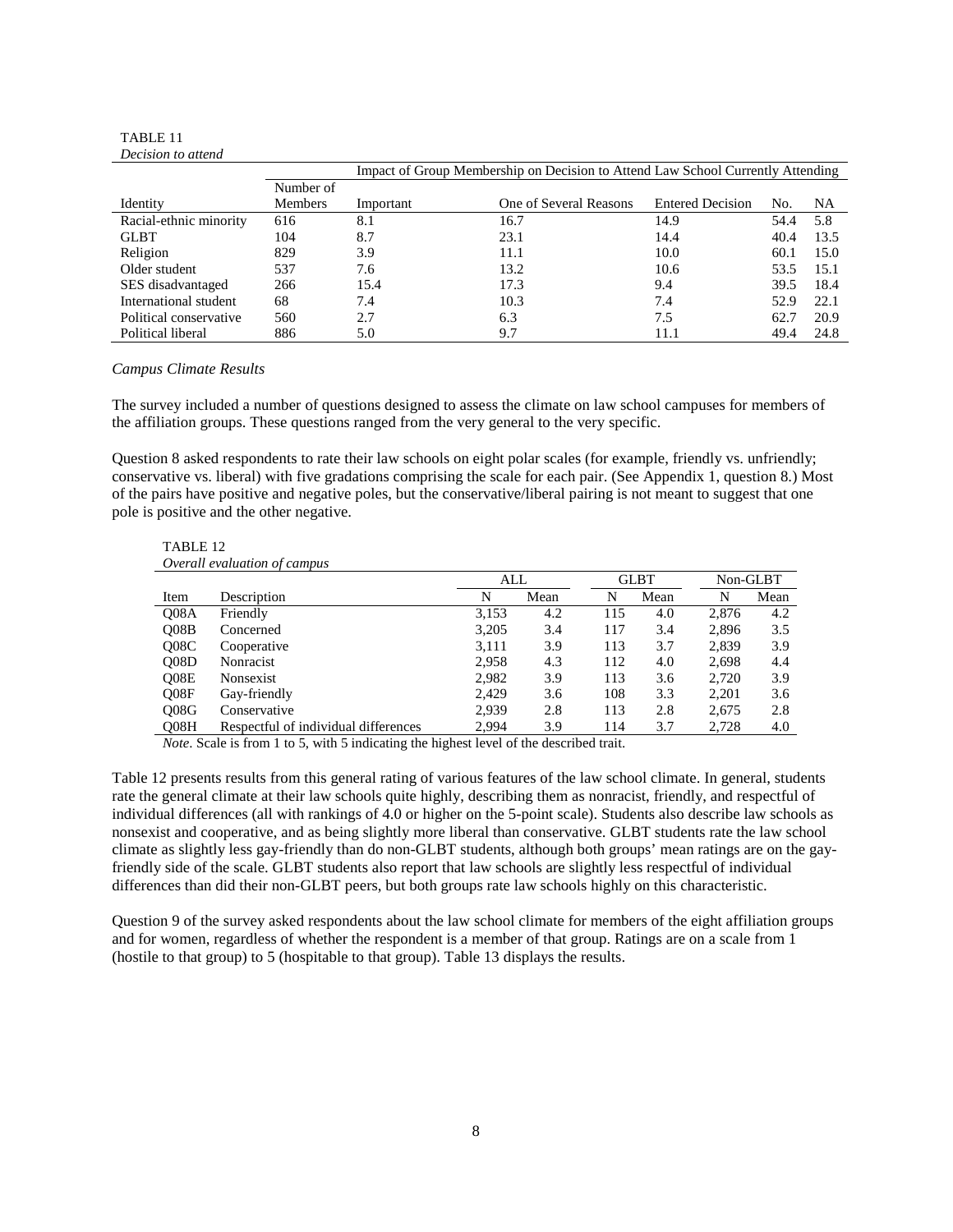|                   | I creeived cumule for afflication groups |       |      |     |             |          |      |
|-------------------|------------------------------------------|-------|------|-----|-------------|----------|------|
|                   |                                          | All   |      |     | <b>GLBT</b> | Non-GLBT |      |
| Item              | Description                              | N     | Mean | N   | Mean        | N        | Mean |
| O <sub>09</sub> A | Women                                    | 2,815 | 4.4  | 109 | 4.4         | 2,566    | 4.4  |
| O <sub>09B</sub>  | Racial-ethnic minorities                 | 2,626 | 4.1  | 105 | 4.0         | 2,383    | 4.1  |
| 009C              | <b>GLBT</b>                              | 2,211 | 3.8  | 106 | 3.6         | 1.997    | 3.9  |
| O <sub>09D</sub>  | Religion                                 | 2,515 | 4.1  | 96  | 3.9         | 2.292    | 4.1  |
| O09E              | Older students                           | 2,703 | 4.1  | 104 | 4.1         | 2,465    | 4.2  |
| O09F              | Liberals                                 | 2,666 | 4.0  | 111 | 4.0         | 2.420    | 4.1  |
| O09G              | Conservatives                            | 2,617 | 3.6  | 107 | 3.7         | 2,381    | 3.7  |
| O <sub>09H</sub>  | SES disadvantaged                        | 2,367 | 3.7  | 92  | 3.7         | 2.150    | 3.7  |
| Q09I              | International students                   | 2.193 | 4.0  | 81  | 3.9         | 1.993    | 4.0  |

TABLE 13 *Perceived climate for affiliation groups* 

*Note*. Scale is from  $1 =$  Hostile to  $5 =$  Hospitable

Again, respondents describe their law schools as fairly hospitable environments for all nine of the groups, with rankings ranging from a low of 3.6 (the GLBT rating of hospitability for GLBT persons) to a high of 4.4 (for women). This is a fairly narrow range, reflecting laws students' belief that, in general, law schools are reasonably hospitable places for members of the various affiliation groups.

The survey also asked about specific incidents of discrimination in law schools against members of the eight affiliation groups and women. Question 11 asked whether respondents had witnessed or experienced discrimination against members of those groups. The results are displayed in Table 14.

TABLE 14 *Reports of discrimination by affiliation group members* 

|                                       | Witnessed Discrimination |               |      | <b>Experienced Discrimination</b> |                 |        |      |               |
|---------------------------------------|--------------------------|---------------|------|-----------------------------------|-----------------|--------|------|---------------|
|                                       |                          | Group Members |      |                                   |                 |        |      | Group Members |
|                                       | All Respondents          |               | Only |                                   | All Respondents |        | Only |               |
|                                       | N                        | % of All      | N    | $%$ of                            | N               | $%$ of | N    | $%$ of        |
| Discrimination by virtue of status as |                          |               |      | Group                             |                 | All    |      | Group         |
| Women                                 | 206                      | 6.9           | 152  | 10.7                              | 122             | 4.0    | 105  | 7.0           |
| Racial-ethnic minority                | 260                      | 8.7           | 127  | 20.4                              | 128             | 4.2    | 105  | 15.9          |
| <b>GLBT</b>                           | 215                      | 7.2           | 25   | 23.6                              | 62              | 2.0    | 27   | 23.5          |
| Religion                              | 127                      | 4.2           | 57   | 6.3                               | 68              | 2.2    | 47   | 5.1           |
| Age (older student)                   | 110                      | 3.7           | 42   | 7.3                               | 56              | 1.8    | 35   | 5.9           |
| SES disadvantaged                     | 121                      | 4.0           | 44   | 15.5                              | 78              | 2.6    | 45   | 14.7          |
| International student                 | 58                       | 1.9           | 4    | 5.2                               | 18              | 0.6    | 5    | 6.4           |
| Political liberal                     | 144                      | 4.8           | 90   | 9.0                               | 101             | 3.3    | 97   | 14.8          |
| Political conservative                | 302                      | 10.1          | 131  | 20.3                              | 141             | 4.6    | 72   | 7.1           |

In general, incidents of discrimination against the focus populations appear to be uncommon. The percentage of respondents who reported witnessing discrimination against a specific group ranges from a high of 10.1% (those who witnessed discrimination against conservatives) to a low of 1.9% (those who witnessed discrimination against international students). Members of an affiliation group were uniformly more likely to have witnessed discrimination against that group than were other respondents. For example, 20.3% of conservatives reported witnessing discrimination against conservatives, compared with 10.1% of the total respondent group. The largest gap between the reports of group and nongroup members relates to GLBT people. A total of 23.6% of GLBT respondents reported witnessing discrimination against GLBT group members, compared with 7.2% of total respondents—a gap of 16.4 percentage points.

It is perhaps not surprising that members of any of the affiliation groups would be more sensitive to instances of discrimination against that group than nonmembers would be. We do not know whether this gap is attributable to heightened sensitivity on the part of group members, insensitivity on the part of nongroup members, or some combination of the two. Whatever the case, it appears that differing perceptions about the incidence of discrimination against any of these groups may cause group members to feel a heightened sense of discrimination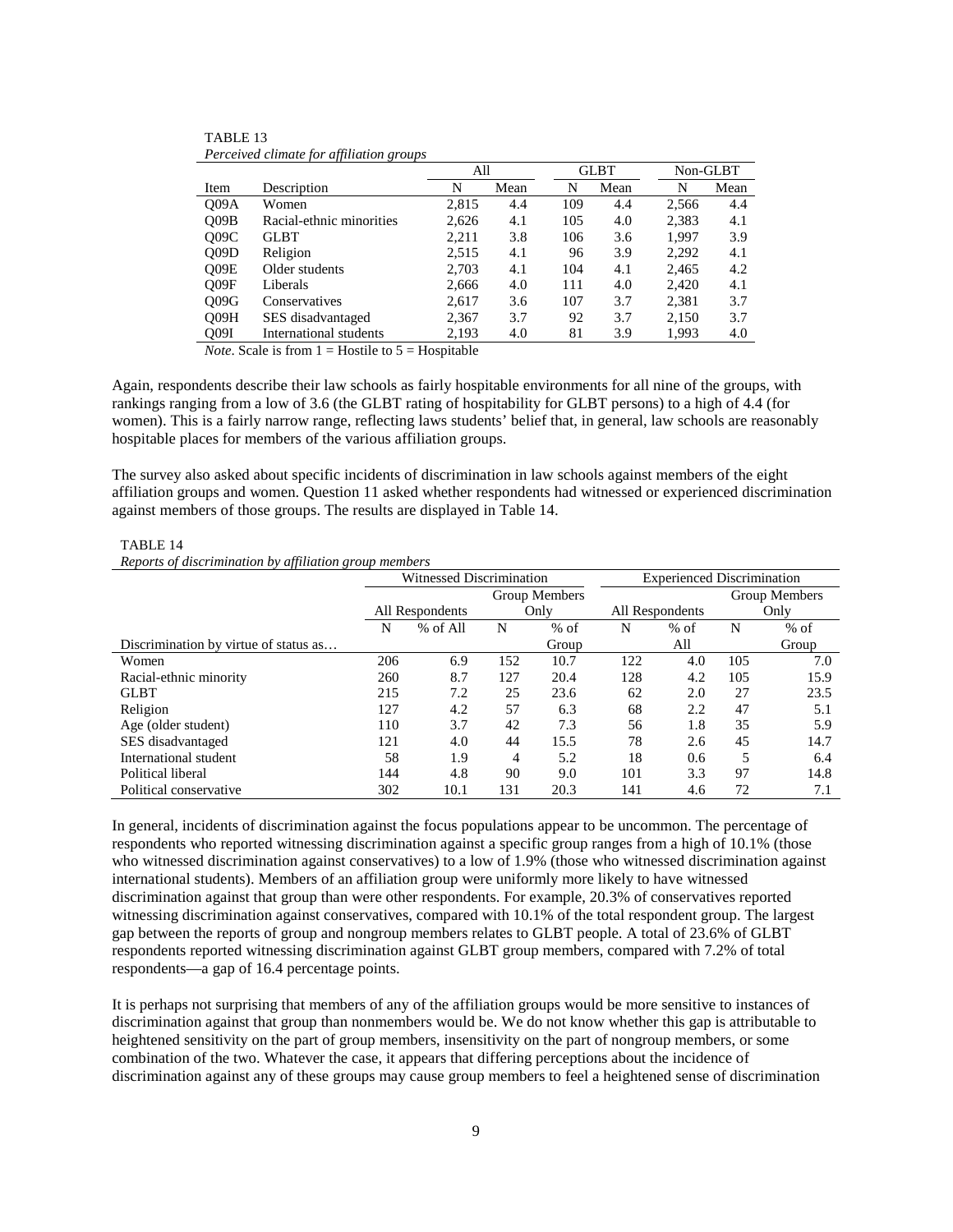against their group generally, and it also may be true that nonmembers tend to discount the severity of the problem and the need to solve it.

Overall, the rates at which survey respondents report having experienced discrimination (as opposed to having witnessed it) are rather low, ranging from 0.6 to 4.6%, but affiliation-group members sometimes report much higher rates. Nearly one in four (23.%) of the GLBT respondents report experiencing discrimination in their first year of law school, followed by minority students (15.9%). Curiously, for every affiliation group, some nongroup members reported experiencing discrimination on the basis of a characteristic that they do not report having. For example, a total of 62 people reported experiencing discrimination on the basis of GLBT status, but only 27 of those people described themselves in the survey as GLBT. There are several possible explanations for this phenomenon. First, some respondents may believe that they experienced discrimination based on a mistaken assignment to one of the groups. Second, some group members may not have identified themselves as being a group member in the survey, but nevertheless may have reported having experienced discrimination based on group membership. Third, the survey question may have been worded in a way that was not as specific as intended. For example, some respondents may believe that they "experience" discrimination by witnessing it or somehow being involved in it, even if they are not themselves the target of the discrimination. Whatever the case, these results should be interpreted with great caution.

As a final measure of satisfaction with law school, respondents were asked; "On the strength of the year you've spent here, if you were starting over, would you again choose to attend this law school?" (See Table 5, question 12.) Respondents were given five response options: yes, definitely; probably; not sure; probably not; and definitely not, scaled 1 (yes, definitely) to 5 (definitely not). The GLBT and the non-GLBT respondents had similar averages (1.9) and 1.8, respectively) indicating that both groups probably would choose to attend their law schools again. These results suggest an overall high degree of satisfaction with law school and with individuals' choices of which law schools to attend, among both the GLBT and the non-GLBT populations.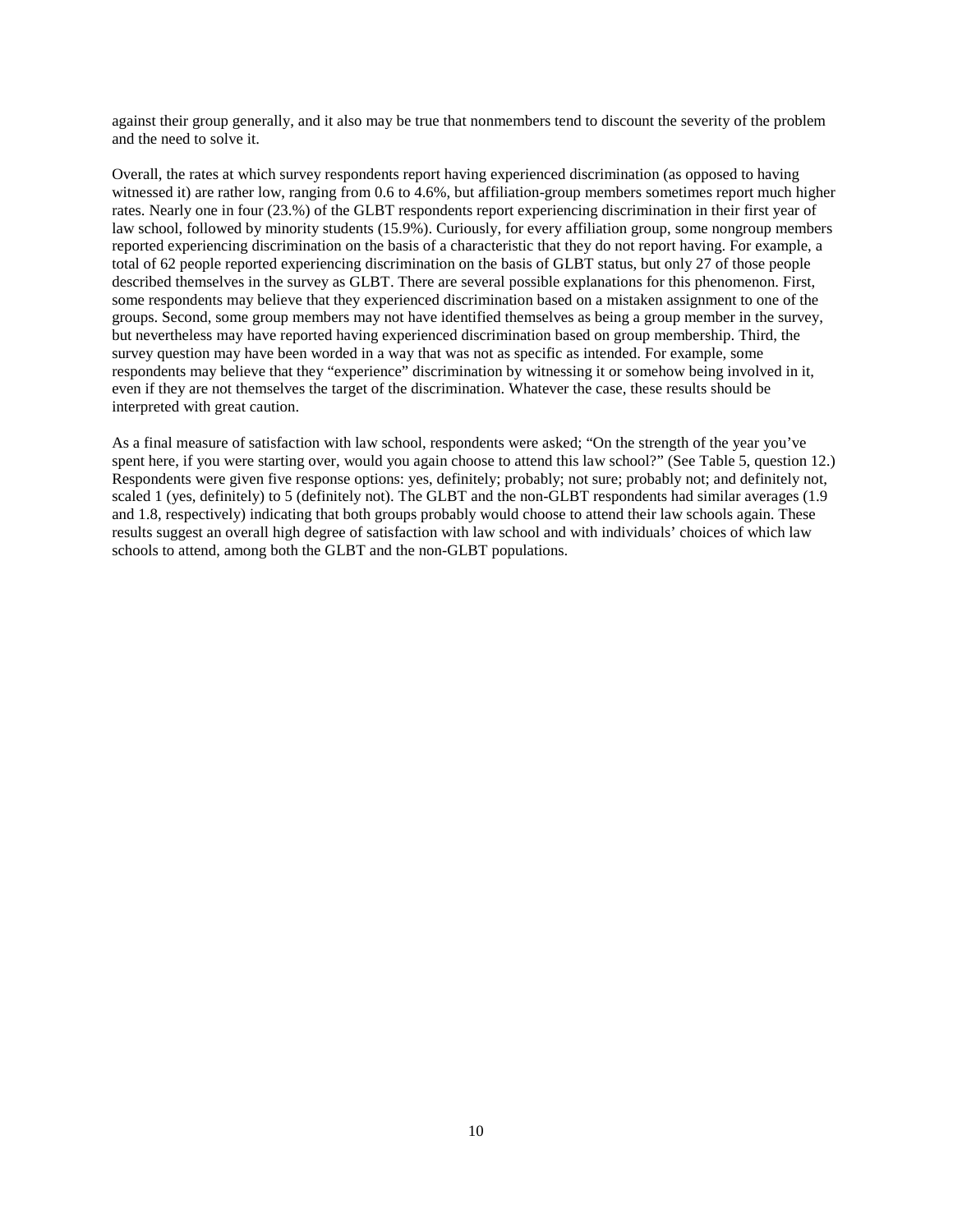### DISCUSSION AND CONCLUSIONS

Recommendations for Admission Professionals from the LSAC Gay, Lesbian, Bisexual, and Transgender Issues Subcommittee

The findings of this study suggest that GLBT status is more than a proxy for other kinds of diversity. GLBT students bring valuable viewpoints and experiential diversity to the law school classroom and community all by themselves, and they do this at a time when the law is rapidly developing and changing. A discussion about such cutting-edge legal issues as gay marriage, military recruitment, and second-parent adoption surely would be less illuminating if there were no GLBT students in the classroom.

Nearly 4% of survey respondents were willing to self-identify as GLBT through this survey. Based on their responses, we can conclude that GLBT students bring to the equation about where to go to law schools an analysis that is slightly different from that of their non-GLBT peers. Like them, GLBT applicants are still most focused on geography, reputation, job prospects, and return on investment but, in addition, they are interested in what the climate is like for GLBT students and staff. In order to admit first-year classes that represent the full spectrum of experience and background, a school should reach out to and include GLBT applicants and students.

Incorporating GLBT status into recruiting efforts as an overall outreach strategy will enhance diversity in unanticipated ways. There is an additional bonus in recruiting GLBT students. Law schools that reach out to GLBT applicants will see that a natural consequence is an increase in other kinds of diversity—age, socioeconomic status, race and ethnicity, and political orientation, among others. By recognizing and acting on the intersection of sexual orientation and other diversity factors represented among GLBT applicants, law schools can demonstrate a welcoming campus atmosphere which serves to attract a diverse group of students on multiple levels.

It is critical that we work to create campuses that are inclusive communities and to make applicants aware of the diversity on law school campuses. GLBT students are attracted to schools where they will feel welcome on numerous levels. How to meet this need may vary from school to school. For example, featuring a GLBT professor or student in a brochure (especially if you can highlight substantive work they have done on a GLBT-related topic), or having a GLBT student organization on campus shows that your law school is not only diverse, but also welcoming. Having an "out" student or faculty member available for phone or e-mail conversations may assist an applicant in evaluating the climate at your law school. Other avenues may include encouraging students to "come out" on their applications by communicating to applicants that GLBT status is considered a positive diversity factor in the admission process. Even being aware, as a recruiter, of any issues that GLBT students face and how your school has addressed or is addressing those issues can send a strong signal that your school is prepared to provide support for its GLBT students.

LSAC's brochure *Reaching Out* was designed to assist admission professionals in the recruitment of GLBT applicants and provides useful guidance. The first step in recruiting GLBT students is to remove any barriers, real or perceived, that may exist. One of the most significant barriers for GLBT law school applicants arises from the lack of available information about the climate for GLBT people and issues on a campus. The same problem exists for other affiliation groups. It is important that law schools address climate issues in their correspondence with applicants.

Recruitment materials send strong signals to applicants. In the case of GLBT applicants, the more gay-friendly and inclusive a school's recruitment materials, the more likely it is that a GLBT person will seriously consider the law school. Admission professionals should be prepared to provide names and contact information for openly gay students, faculty, staff, or alumni if applicants request that information. Schools that have student organizations or affiliation groups should identify members who will communicate directly with interested applicants. This study demonstrates that for GLBT applicants and others, law school recruiters should be aware of the student climate at their schools and be prepared to discuss it with applicants openly and honestly.

Law schools should recognize that a law school that welcomes GLBT persons will likely be seen as a place that welcomes members of other affiliation groups, including minority students. When thinking about the factors that create a welcoming environment for members of a diverse set of affiliation groups, the school should highlight those organizations, courses, activities, and programs that are of particular interest to particular groups. As examples of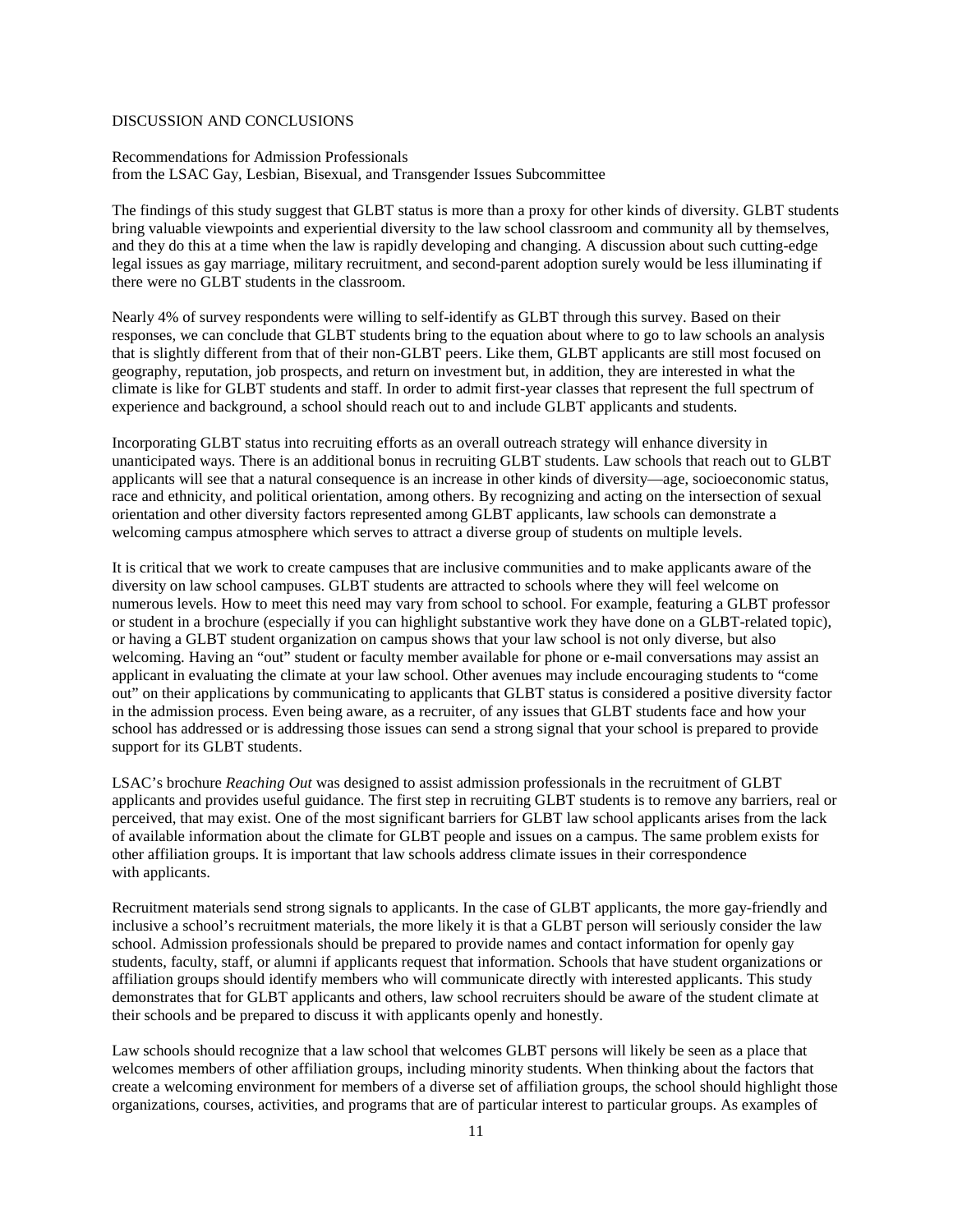the kinds of signals that a school can send, the following are some suggestions of the ways a GLBT person might assess the law school's climate: Is there a GLBT organization listed in the view book and the website? Is an openly gay student or professor profiled in recruitment materials? Are applicants encouraged to self-identify as GLBT on the application form or the personal statement? Is sexual orientation listed as a diversity element considered in the admission process? Did a currently enrolled GLBT student contact me? Is the student GLBT group included in information sessions or open houses hosted by the school? Is there an informational brochure directed specifically to GLBT applicants?

Offering evidence of a welcoming climate in a law school to members of affiliation groups is much more persuasive than simply claiming such an environment in recruitment language. Applicants are looking for tangible signs that the interests and values they have are reflected in a school's student body. Honesty and integrity in reflecting the realities of a law school's climate will not only contribute to a diverse student body, but will enhance the comfort level of all students.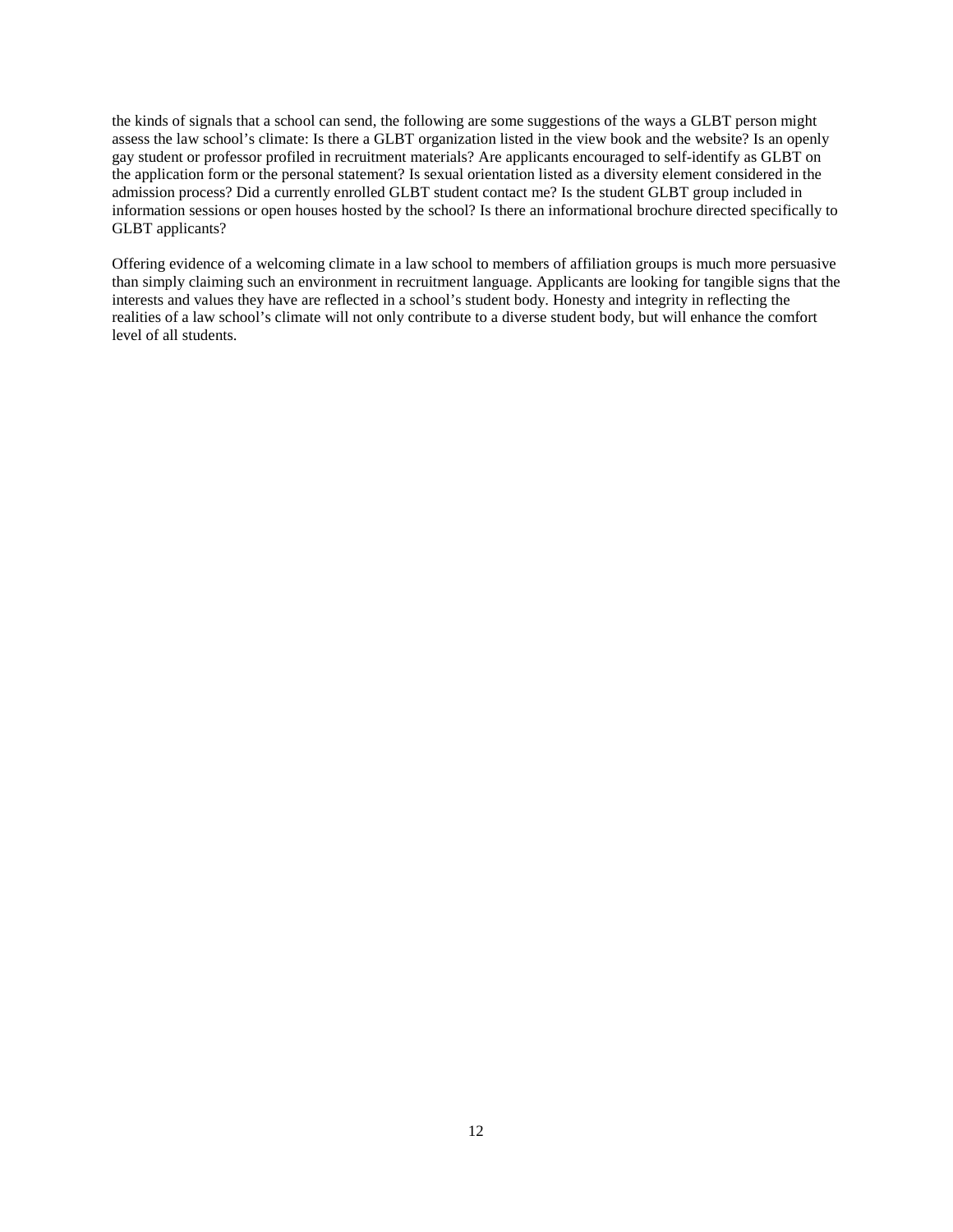## MISCELLANEOUS TABLES

| ABLE. |  |  |
|-------|--|--|
|       |  |  |

| Work before law school |  |
|------------------------|--|
|------------------------|--|

|                        | GL RT |      | Non-GLBT |      |
|------------------------|-------|------|----------|------|
| <b>Working Status</b>  | N     | $\%$ |          | $\%$ |
| Worked full time       | 61    | 52.1 | 1.324    | 45.8 |
| Did not work full time | 56.   | 47.9 | 1.569    | 54.2 |

| TABLE 16 |  |
|----------|--|
|----------|--|

*Responsibility for children* 

|                | <b>GLBT</b> |      |       | Non-GLBT |
|----------------|-------------|------|-------|----------|
| Have Children? | N           | %    | N     | $\%$     |
| Yes            |             | 3.4  | 291   | 10.1     |
| No             | 113         | 96.6 | 2.602 | 89.9     |

### TABLE 17

|                         |     | Non-GLBT |      | 3I RT |
|-------------------------|-----|----------|------|-------|
| Question Number Content |     |          | Mean | Mean  |
|                         | Age |          |      |       |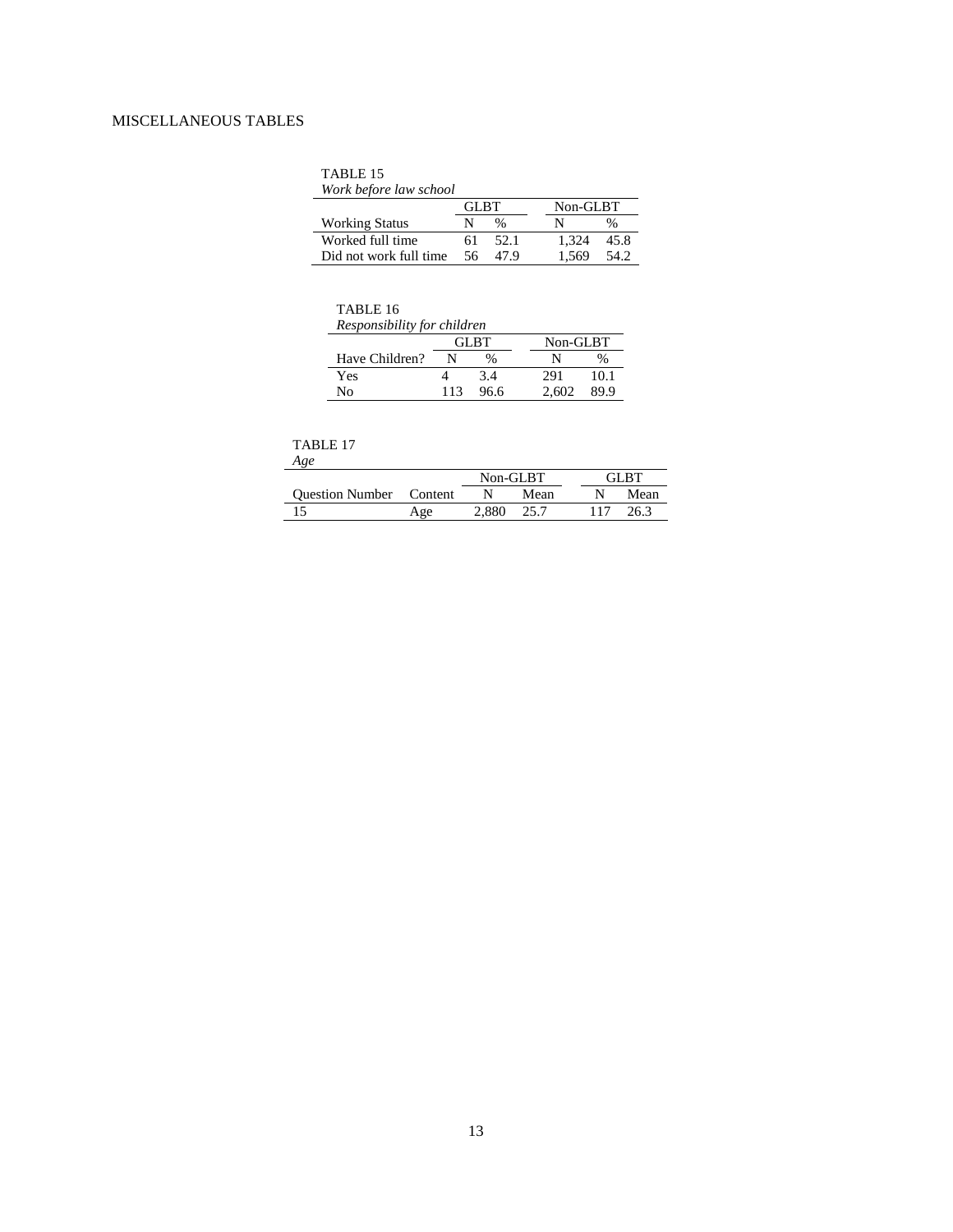

# **Law School Application and Enrollment Survey**

This questionnaire is part of a larger research project about applying to, choosing, and attending law school. Its purpose is to capture your perceptions of the application and admission process and your first year of law school. The Law School Admission Council is conducting this research in an effort to enhance our efforts to help law school applicants think about the qualities they seek in a law school.

Since you are a member of a sample selected to be representative of the larger population of first-year students, your responses to the questionnaire are very important to the success of the study. We urge you to be candid. We do not ask for your name on the questionnaire, and your responses will be reported only in aggregate form. Your completed questionnaire will be returned to LSAC in a sealed envelope (provided with the questionnaire), to be opened only by LSAC research staff. The individuals who have distributed the questionnaires today will not have access to your responses, except in the form of group data in the final report.

If you have questions about the study or the questionnaire, please contact Jim Leipold or Gita Wilder at the Law School Admission Council (jleipold@LSAC.org or gwilder@LSAC.org).

The Law School Admission Council (LSAC) is a nonprofit corporation whose members are 202 law schools in the United States and Canada. It was founded in 1947 to coordinate, facilitate, and enhance the law school admission process. The organization also provides programs and services related to legal education. All law schools approved by the American Bar Association (ABA) are LSAC members. Canadian law schools recognized by a provincial or territorial law society or government agency are also included in the voting membership of the Council.

© 2004 by Law School Admission Council, Inc.

All rights reserved. No part of this booklet may be reproduced or transmitted in any form or by any means, electronic or mechanical, including photocopying, recording, or by any information storage and retrieval system, without permission of the publisher. For information, write: Communications, Law School Admission Council, Box 40, Newtown, PA 18940-0040.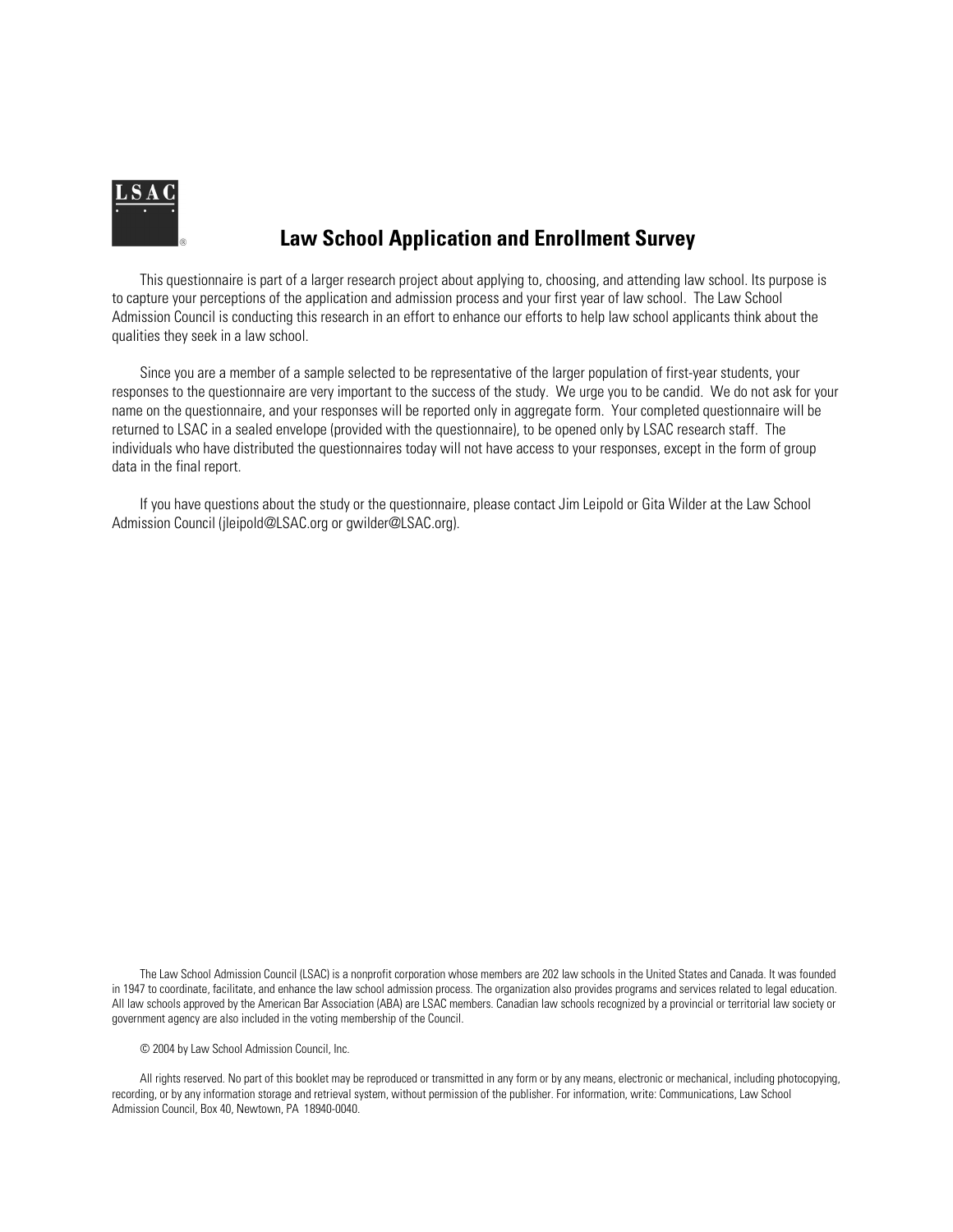## **I. Application and Admission to Law School**

- 1. How many law schools did you apply to, including this one? Enter number: \_\_\_\_\_\_
- 2. At how many schools were you accepted? Enter number: \_\_\_\_\_
- 3. How important was each of the following factors in deciding which schools to apply to? (Check one box on each line.)

|                                              |            |            |            |            | Did not<br>influence |
|----------------------------------------------|------------|------------|------------|------------|----------------------|
|                                              | Highest    | High       | Moderate   | Minor      | decision             |
|                                              | Importance | Importance | Importance | Importance | at all               |
| Likelihood of acceptance                     |            |            |            |            |                      |
| Academic reputation                          |            |            |            |            |                      |
| Standing in published law school<br>rankings |            |            |            |            |                      |
| Location (where in the U.S. or               |            |            |            |            |                      |
| Canada)                                      |            |            |            |            |                      |
| Location (urban/suburban/rural)              |            |            |            |            |                      |
| Courses in a specialty area                  |            |            |            |            |                      |
| Affordability                                |            |            |            |            |                      |
| Availability of financial aid                |            |            |            |            |                      |
| Options for jobs after graduation            |            |            |            |            |                      |
| Climate seemed friendly to                   |            |            |            |            |                      |
| Women                                        |            |            |            |            |                      |
| People of color                              |            |            |            |            |                      |
| People of faith                              |            |            |            |            |                      |
| Gay, lesbian, bisexual, or                   |            |            |            |            |                      |
| transgendered individuals                    |            |            |            |            |                      |
| Older students                               |            |            |            |            |                      |
| Politically conservative                     |            |            |            |            |                      |
| individuals                                  |            |            |            |            |                      |
| Politically liberal individuals              |            |            |            |            |                      |
| Socioeconomically                            |            |            |            |            |                      |
| disadvantaged individuals                    |            |            |            |            |                      |
| International students                       |            |            |            |            |                      |
| Political climate                            |            |            |            |            |                      |
| Social atmosphere                            |            |            |            |            |                      |
| Diversity on campus                          |            |            |            |            |                      |
| Knew someone there                           |            |            |            |            |                      |
| Relatives attended the school(s)             |            |            |            |            |                      |
| Thought I'd feel comfortable there           |            |            |            |            |                      |
| Other reasons (specify):                     |            |            |            |            |                      |
|                                              |            |            |            |            |                      |
|                                              |            |            |            |            |                      |
|                                              |            |            |            |            |                      |
|                                              |            |            |            |            |                      |

- 4. How many of the schools to which you applied did you visit before you decided on this one? Enter number, 0 if none: \_\_\_\_\_
- 5. Did you visit this law school prior to deciding to attend?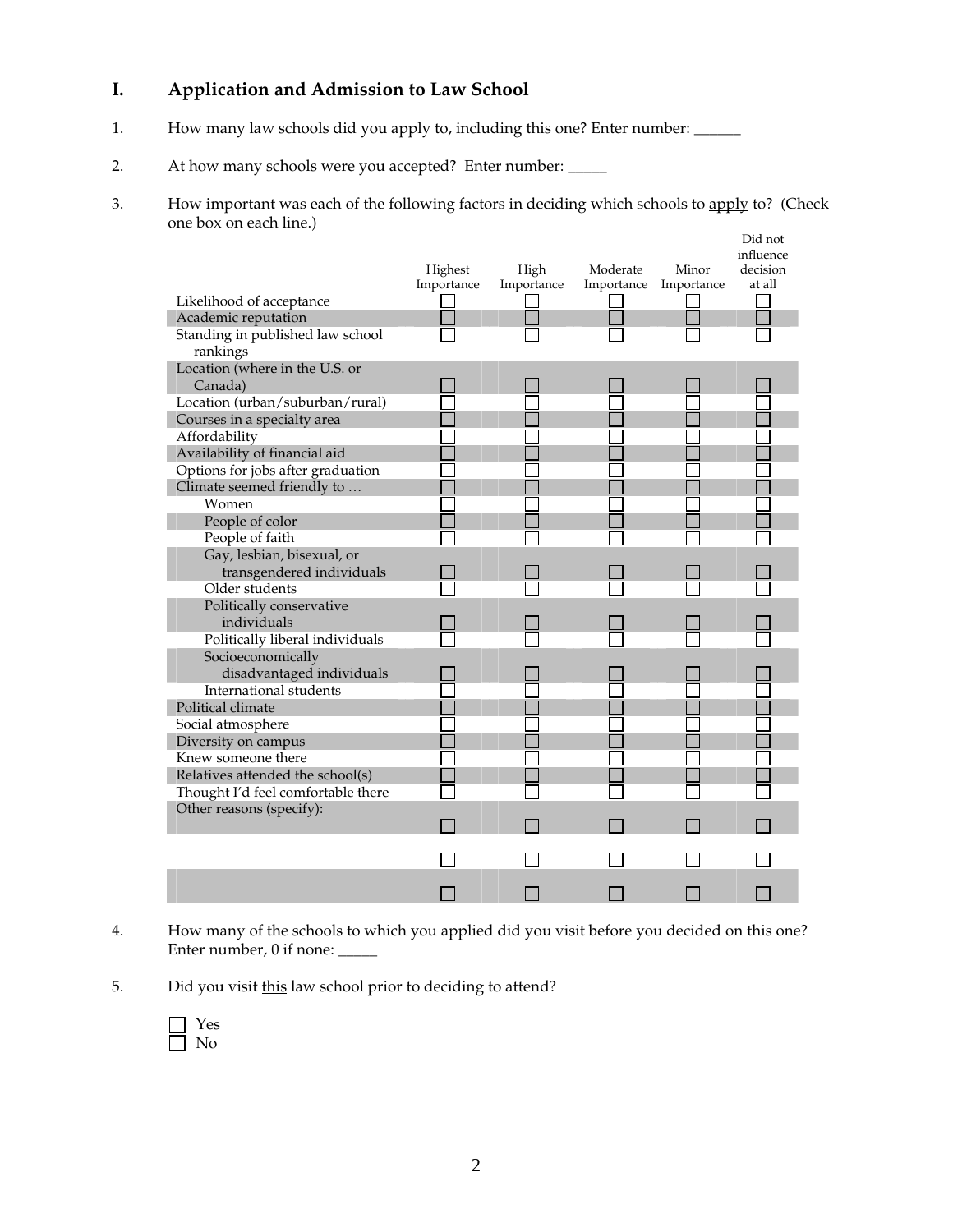6. How important was each of the following reasons in your decision to attend this law school? (Check one box on each line.)

|                                                 | Highest | High<br>Importance Importance | Moderate<br>Importance | Minor<br>Importance | Did not<br>influence<br>decision<br>at all |
|-------------------------------------------------|---------|-------------------------------|------------------------|---------------------|--------------------------------------------|
| It was the only one at which I was<br>accepted. |         |                               |                        |                     |                                            |
| Its academic reputation                         |         |                               |                        |                     |                                            |
| Its standing in published law school            |         |                               |                        |                     |                                            |
| rankings                                        |         |                               |                        |                     |                                            |
| Its location (where in the U.S. or              |         |                               |                        |                     |                                            |
| Canada)                                         |         |                               |                        |                     |                                            |
| Its location (urban/suburban/rural)             |         |                               |                        |                     |                                            |
| Courses in a specialty area                     |         |                               |                        |                     |                                            |
| Could afford it                                 |         |                               |                        |                     |                                            |
| Received a good financial aid package           |         |                               |                        |                     |                                            |
| Social atmosphere                               |         |                               |                        |                     |                                            |
| Political climate                               |         |                               |                        |                     |                                            |
| Diversity on campus                             |         |                               |                        |                     |                                            |
| Knew someone here                               |         |                               |                        |                     |                                            |
| Relative had attended                           |         |                               |                        |                     |                                            |
| Friend(s) had attended                          |         |                               |                        |                     |                                            |
| Thought I'd feel comfortable here               |         |                               |                        |                     |                                            |
| Options for jobs after graduation               |         |                               |                        |                     |                                            |
| Climate seemed friendly to                      |         |                               |                        |                     |                                            |
| Women                                           |         |                               |                        |                     |                                            |
| People of color                                 |         |                               |                        |                     |                                            |
| People of faith                                 |         |                               |                        |                     |                                            |
| Gay, lesbian, bisexual, or                      |         |                               |                        |                     |                                            |
| transgendered individuals                       |         |                               |                        |                     |                                            |
| Older students                                  |         |                               |                        |                     |                                            |
| Politically conservative                        |         |                               |                        |                     |                                            |
| individuals                                     |         |                               |                        |                     |                                            |
| Politically liberal individuals                 |         |                               |                        |                     |                                            |
| Socioeconomically                               |         |                               |                        |                     |                                            |
| disadvantaged individuals                       |         |                               |                        |                     |                                            |
| International students                          |         |                               |                        |                     |                                            |
| Other reasons (specify):                        |         |                               |                        |                     |                                            |
|                                                 |         |                               |                        |                     |                                            |
|                                                 |         |                               |                        |                     |                                            |
|                                                 |         |                               |                        |                     |                                            |
|                                                 |         |                               |                        |                     |                                            |
|                                                 |         |                               |                        |                     |                                            |

7. In choosing a law school, how important was it to you to attend one where there would be people who you feel are like you?

Not at all important

- Somewhat important
- Very important

It was the most important factor in selecting a law school.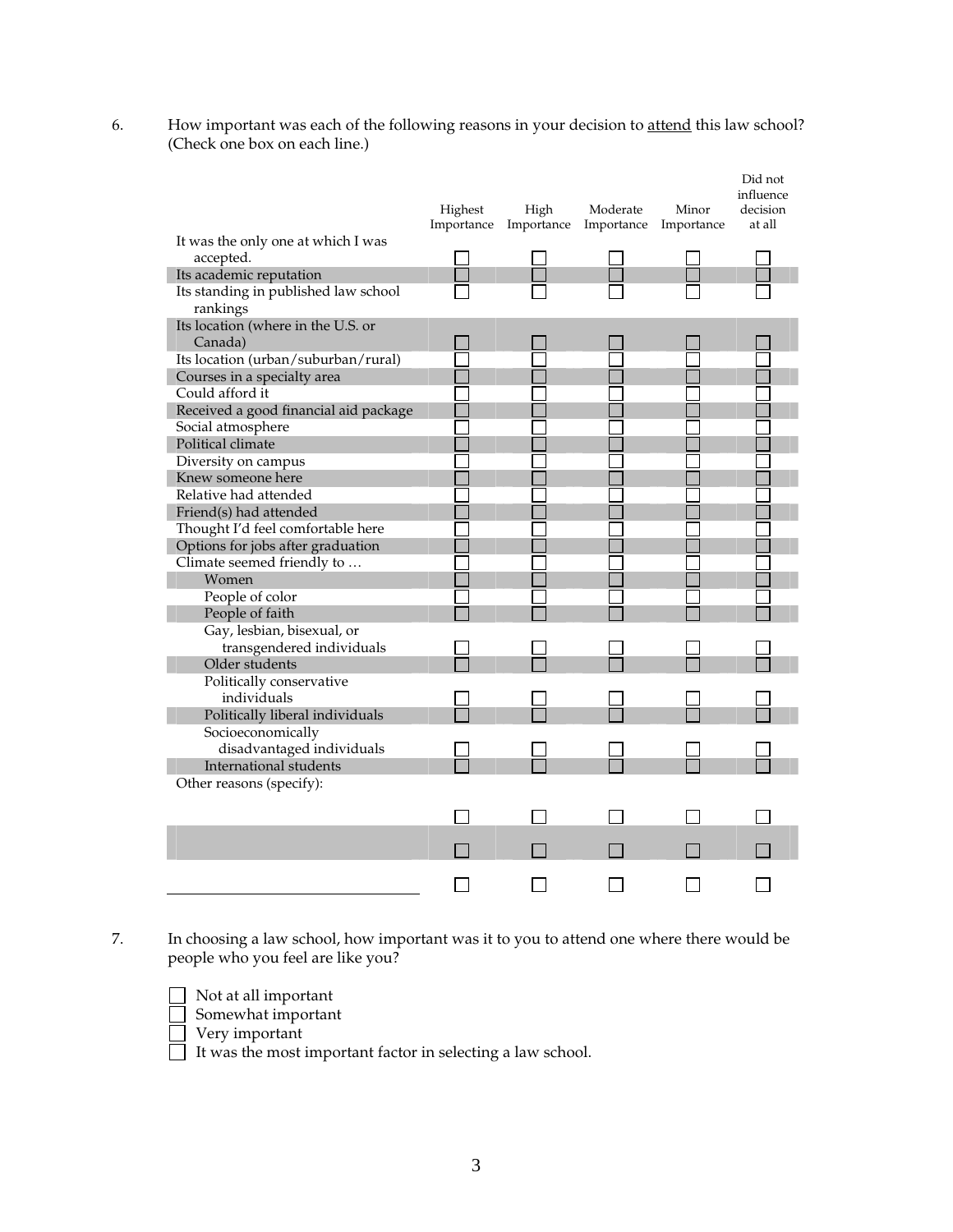## II. Evaluation of law school climate

8. How would you rate the campus in general, using the following scales/descriptors? (Mark the box that best reflects your evaluation. Be sure to mark one box on each line.)



9. How would you describe the climate at your law school for each of the following populations/groups?

| Women<br>Racial-ethnic minorities<br>Gay, lesbian, bisexual,              | Hospitable | Neutral | Hostile | Don't<br>Know |
|---------------------------------------------------------------------------|------------|---------|---------|---------------|
| transgendered individuals<br>Members of a community of                    |            |         |         |               |
| faith (religion)<br>Older students<br>Politically liberal individuals     |            |         |         |               |
| Politically conservative<br>individuals                                   |            |         |         |               |
| Socio-economically<br>disadvantaged individuals<br>International students |            |         |         |               |

10. Use this space for any additional observations you have about the climate of this law school.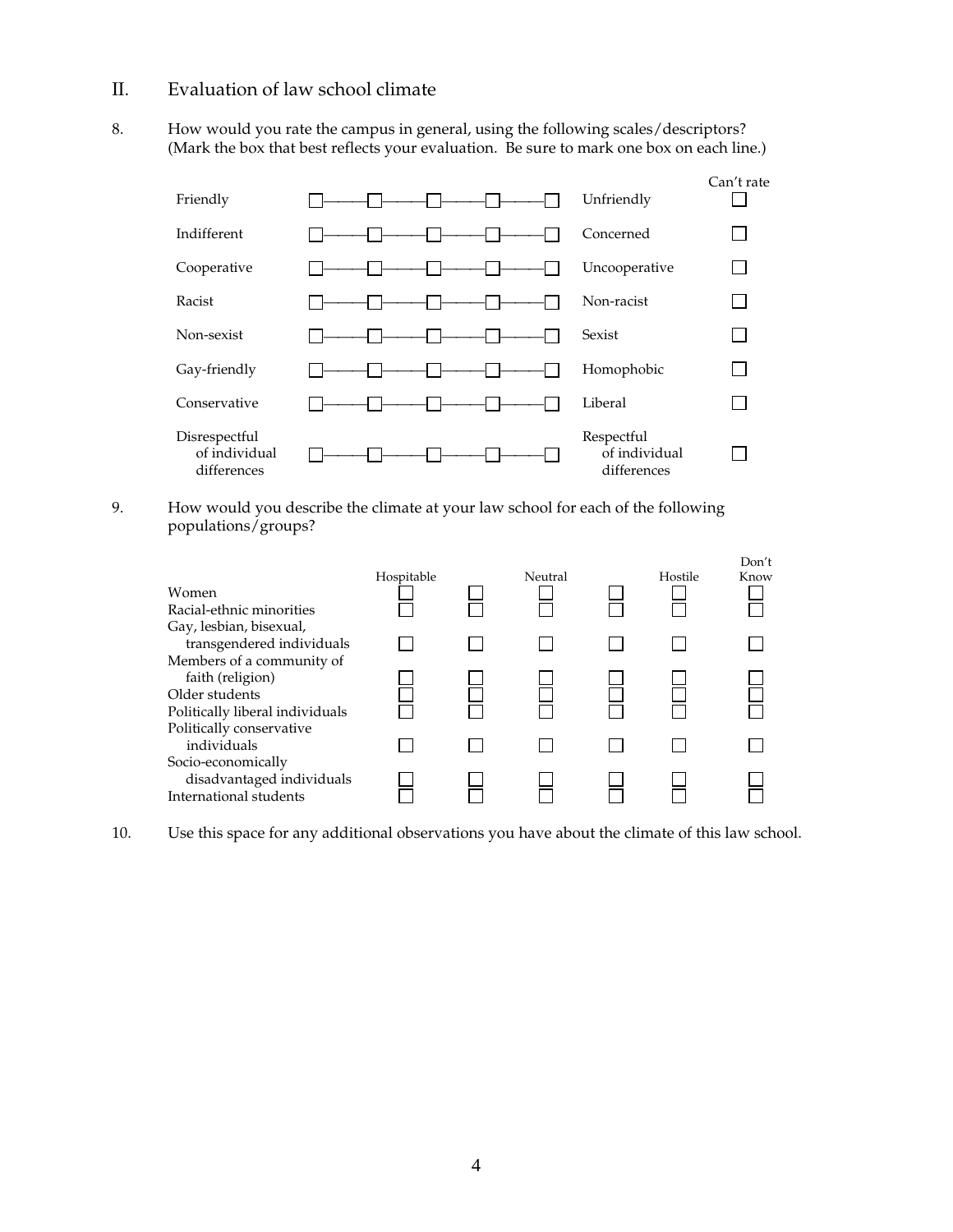11. Have you experienced or witnessed discrimination against members of any of the following populations/groups at this school?



Please explain any yes response:

12. On the strength of the year you've spent here, if you were starting over, would you again choose to attend this law school?



Explain your answer, if you can: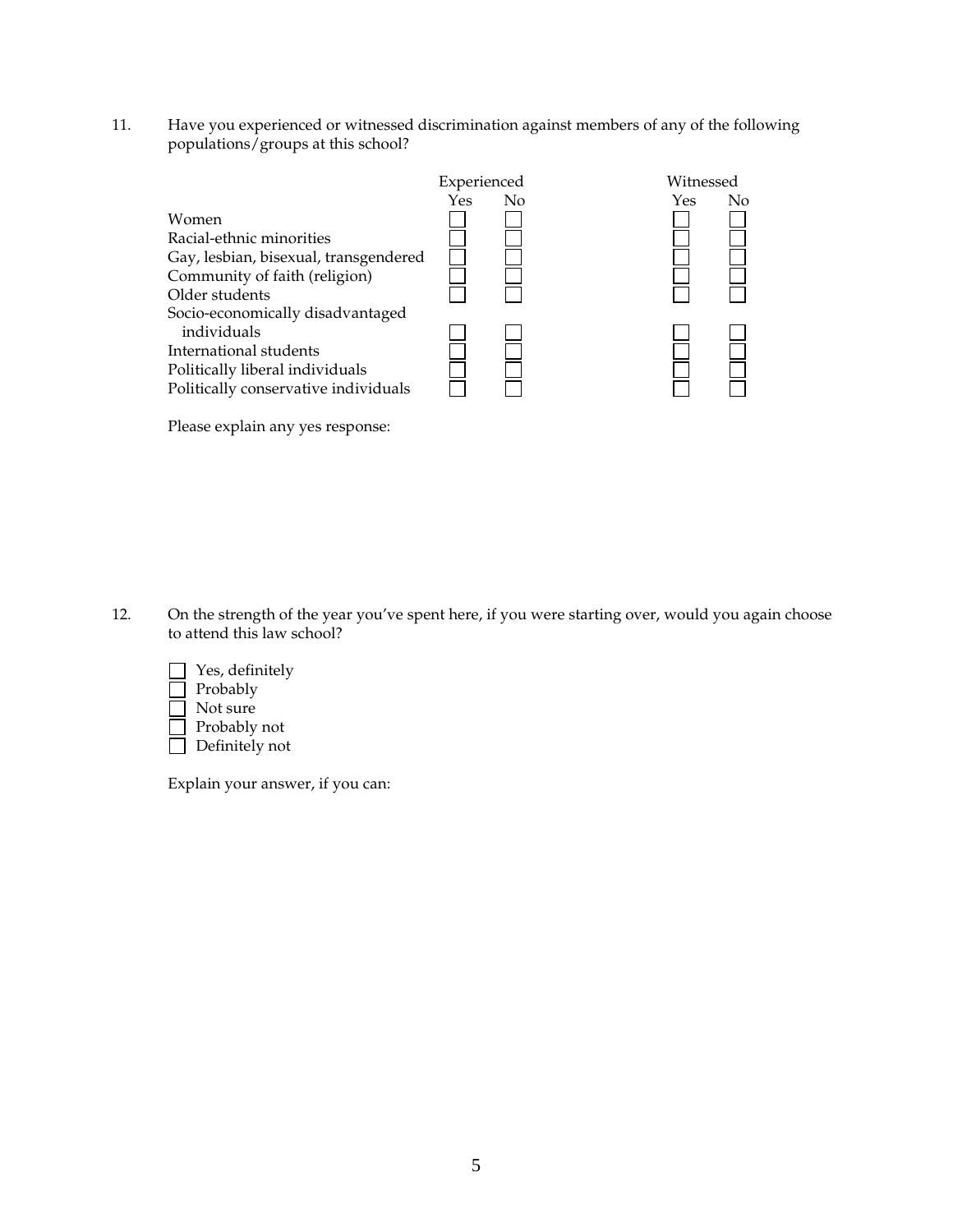## **III. Demographic information**

| 13. | Are you male or female?                                                                                                                                                                                                                               |
|-----|-------------------------------------------------------------------------------------------------------------------------------------------------------------------------------------------------------------------------------------------------------|
|     | Male<br>Female                                                                                                                                                                                                                                        |
| 14. | Which of the following best describes you?                                                                                                                                                                                                            |
|     | American Indian/Alaskan Native<br>Asian/Pacific Islander<br><b>Black/African American</b><br>Canadian Aboriginal<br>Caucasian/White<br>Chicano/Mexican American<br>Hispanic/Latino<br>Puerto Rican                                                    |
| 15. | How old are you? Enter age: _____                                                                                                                                                                                                                     |
| 16. | State of permanent residence: _____                                                                                                                                                                                                                   |
| 17. | Did you work full time for two years or more prior to entering law school?                                                                                                                                                                            |
|     | Yes<br>No                                                                                                                                                                                                                                             |
| 18. | Do you have children?                                                                                                                                                                                                                                 |
|     | Yes<br>No                                                                                                                                                                                                                                             |
| 19. | Are you a full- or part-time law student?                                                                                                                                                                                                             |
|     | Full time<br>Part time                                                                                                                                                                                                                                |
| 20. | Do you consider yourself a member of any of the following populations or groups? (Check one<br>box on each line.)                                                                                                                                     |
|     | No<br>Yes<br>Racial-ethnic minority<br>Gay, lesbian, bisexual, transgendered<br>Community of faith (religion)<br>Older student<br>Socio-economically disadvantaged individual<br>International student<br>Political conservative<br>Political liberal |
|     | If you responded with a "No" to all of the choices in question 20, you have completed your                                                                                                                                                            |

**If you responded with a "No" to all of the choices in question 20, you have completed your part in this survey. Place your questionnaire in the envelope provided, seal it, and leave it in the designated box. Thank you for your assistance.** 

**If you responded with a "Yes" to any of the choices in question 20, please answer the questions on pages 7 and 8**.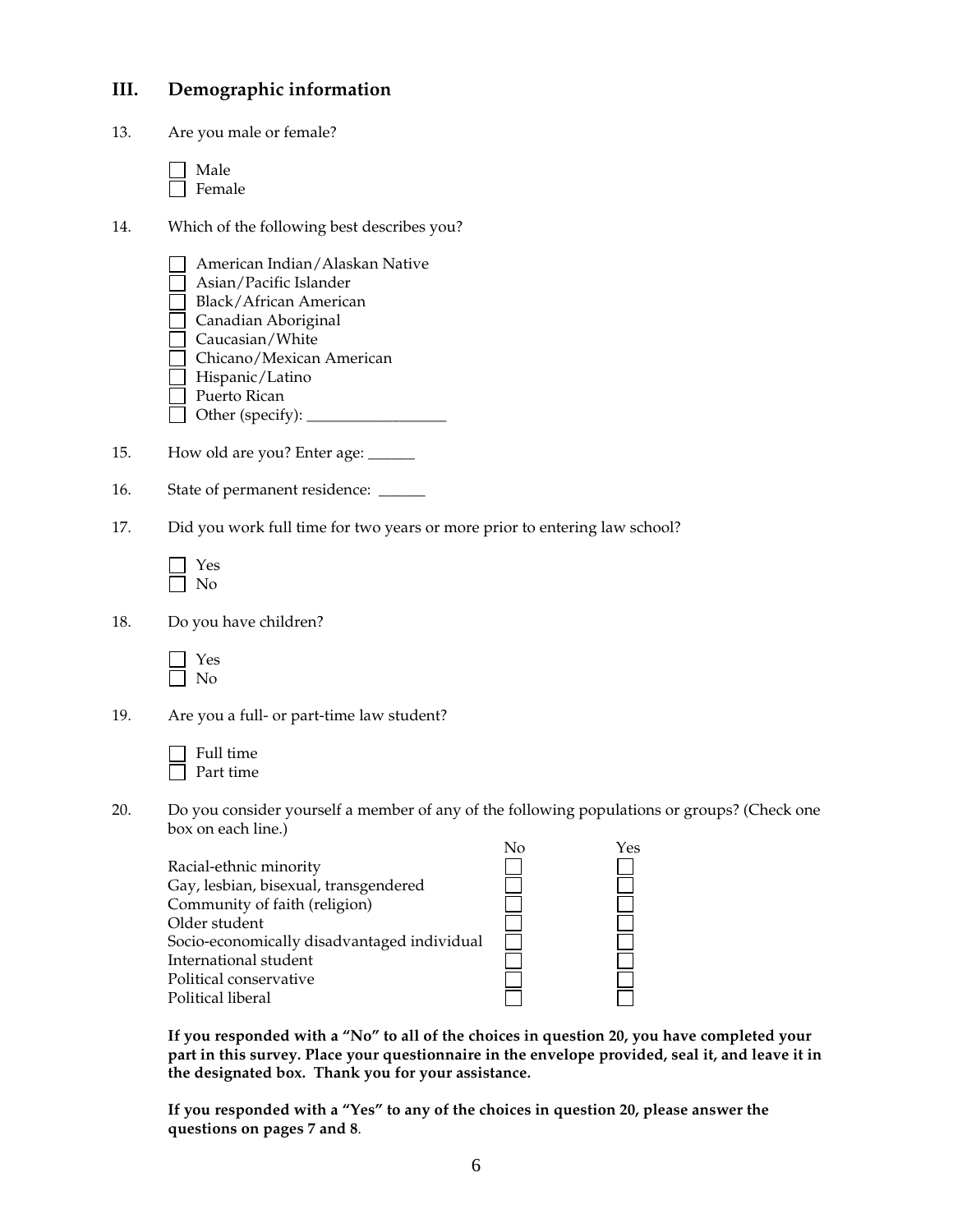21. Did you identify yourself as a member of any of the following populations or groups in any of your applications—including your personal statement—to law school? (Check one box on each line.)

| Racial-ethnic minority<br>Gay, lesbian, bisexual, transgendered<br>Community of faith (religion)<br>Older student | Not<br>applicable | No | Yes, to some<br>law schools | Yes, to all<br>law schools | Can't<br>recall |
|-------------------------------------------------------------------------------------------------------------------|-------------------|----|-----------------------------|----------------------------|-----------------|
| Socio-economically disadvantaged<br>individual<br>International student                                           |                   |    |                             |                            |                 |
| Political conservative<br>Political liberal                                                                       |                   |    |                             |                            |                 |

22. If you **did** identify yourself as a member of any of these populations or groups, how do you believe that status affected the evaluation of your application at any of the law schools to which you applied? (Check one box on each line.)



23. Did your status as a member of any of the following groups affect your choice of law schools to apply to? (Check one box on each line.)